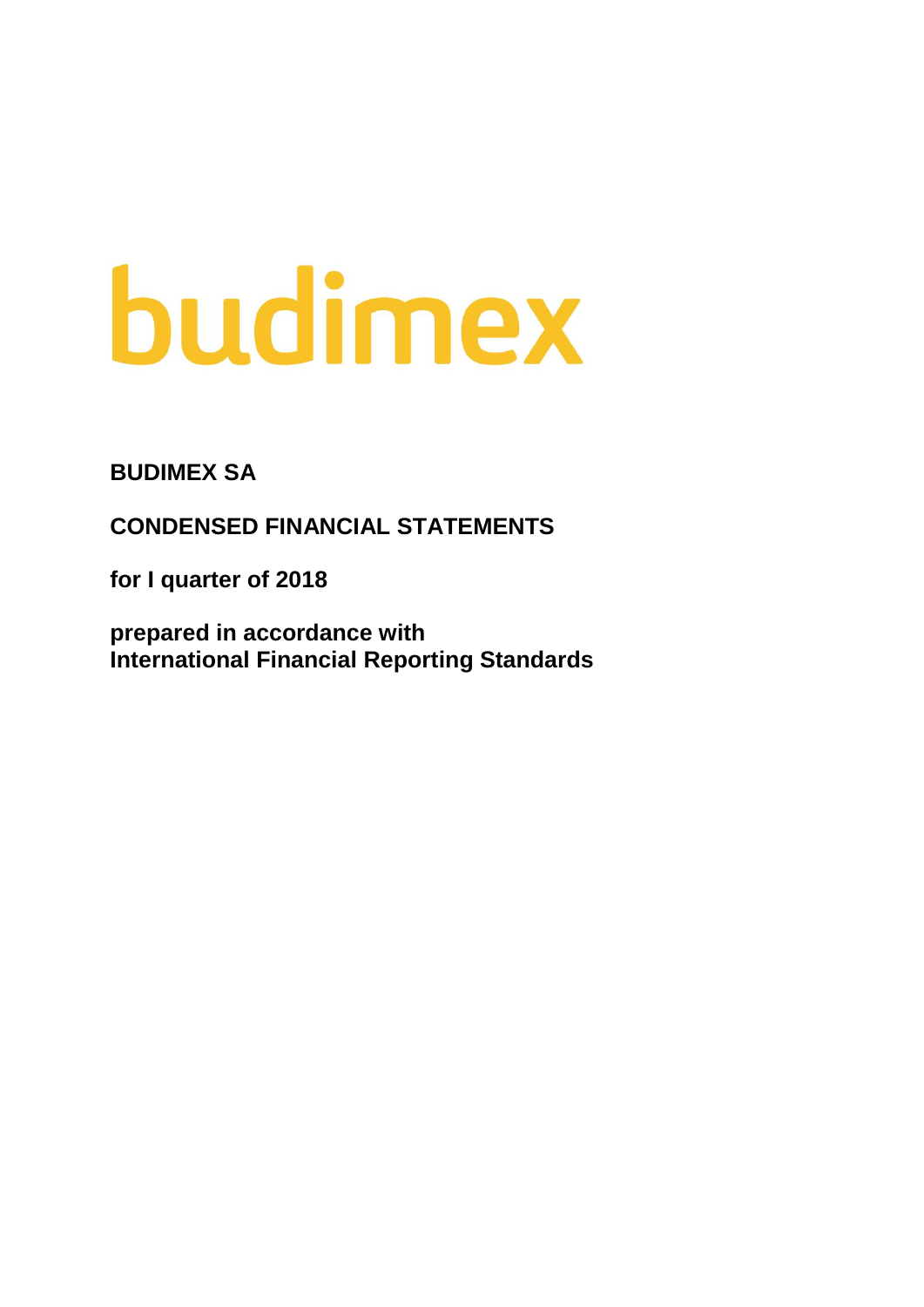

# **Table of contents**

| $\mathbf 1$ . |                                                                                               |  |
|---------------|-----------------------------------------------------------------------------------------------|--|
| 2.            |                                                                                               |  |
| 2.1.          | Accounting policies and basis of preparing the financial statements of the Company            |  |
| 2.2.          | Changes in accounting principles and the method of preparation of financial statements  11    |  |
| 2.3.          |                                                                                               |  |
| 2.4.          |                                                                                               |  |
| 3.            |                                                                                               |  |
| 4.            | Descriptions of factors and events which had a material effect on the financial result of the |  |
|               |                                                                                               |  |
| 4.1.          |                                                                                               |  |
| 4.2.          |                                                                                               |  |
| 4.3.          |                                                                                               |  |
| 4.4.          |                                                                                               |  |
| 5.            |                                                                                               |  |
| 6.            |                                                                                               |  |
| 7.            |                                                                                               |  |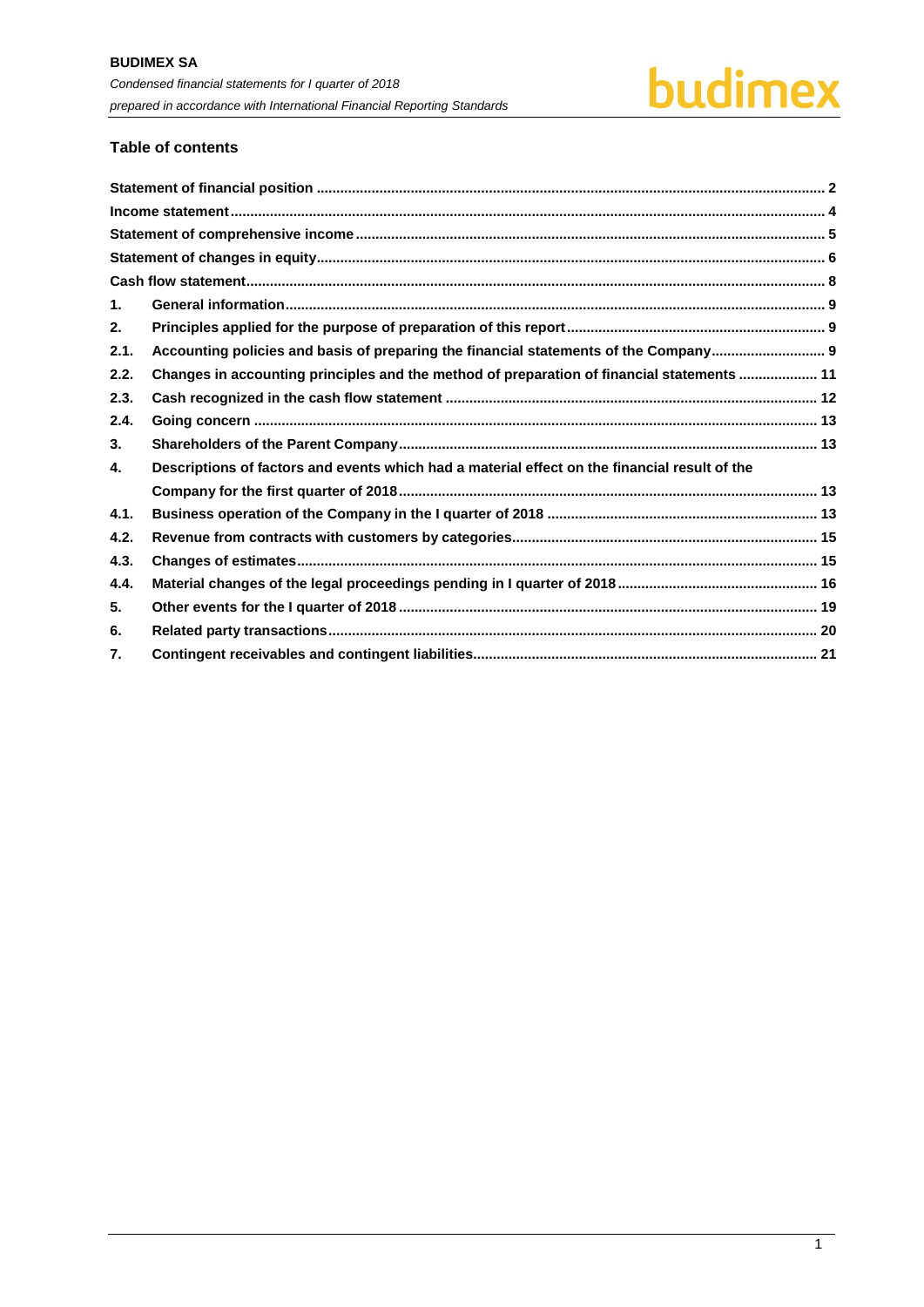

# <span id="page-2-0"></span>**Statement of financial position**

| <b>ASSETS</b>                              | 31 March 2018<br>(PLN thousands) | 31 December 2017<br>(PLN thousands) |
|--------------------------------------------|----------------------------------|-------------------------------------|
| Non-currents assets (long-term)            |                                  |                                     |
| Property, plant and equipment              | 115 353                          | 115 521                             |
| Investment properties                      | 3 2 7 4                          | 3 3 0 6                             |
| Intangible assets                          | 28 615                           | 29 937                              |
| Investments in subsidiaries                | 727827                           | 727 827                             |
| Investments in associates                  | 61 246                           | 61 24 6                             |
| Investments in other entities              | 6417                             | 6417                                |
| Other financial assets                     | 75 042                           | 70 384                              |
| Trade and other receivables                | 20 6 28                          | 18 124                              |
| Retentions for construction contracts      | 58 322                           | 54 685                              |
| Deferred tax asset                         | 362 535                          | 360 149                             |
| Total non-current assets (long-term)       | 1 459 259                        | 1 447 596                           |
| <b>Current assets</b>                      |                                  |                                     |
| Inventories                                | 395 571                          | 242 103                             |
| Trade and other receivables                | 691 731                          | 638 335                             |
| Retentions for construction contracts      | 44 792                           | 46 30 6                             |
| Long-term construction contracts valuation | 559 434                          | 472 740                             |
| Current tax receivable                     | 42 963                           | 29 995                              |
| Other financial assets                     | 258 183                          | 295 836                             |
| Cash and cash equivalents                  | 1 038 240                        | 1 680 371                           |
| Total current assets (short-term)          | 3 030 914                        | 3 405 686                           |
| <b>TOTAL ASSETS</b>                        | 4 490 173                        | 4 853 282                           |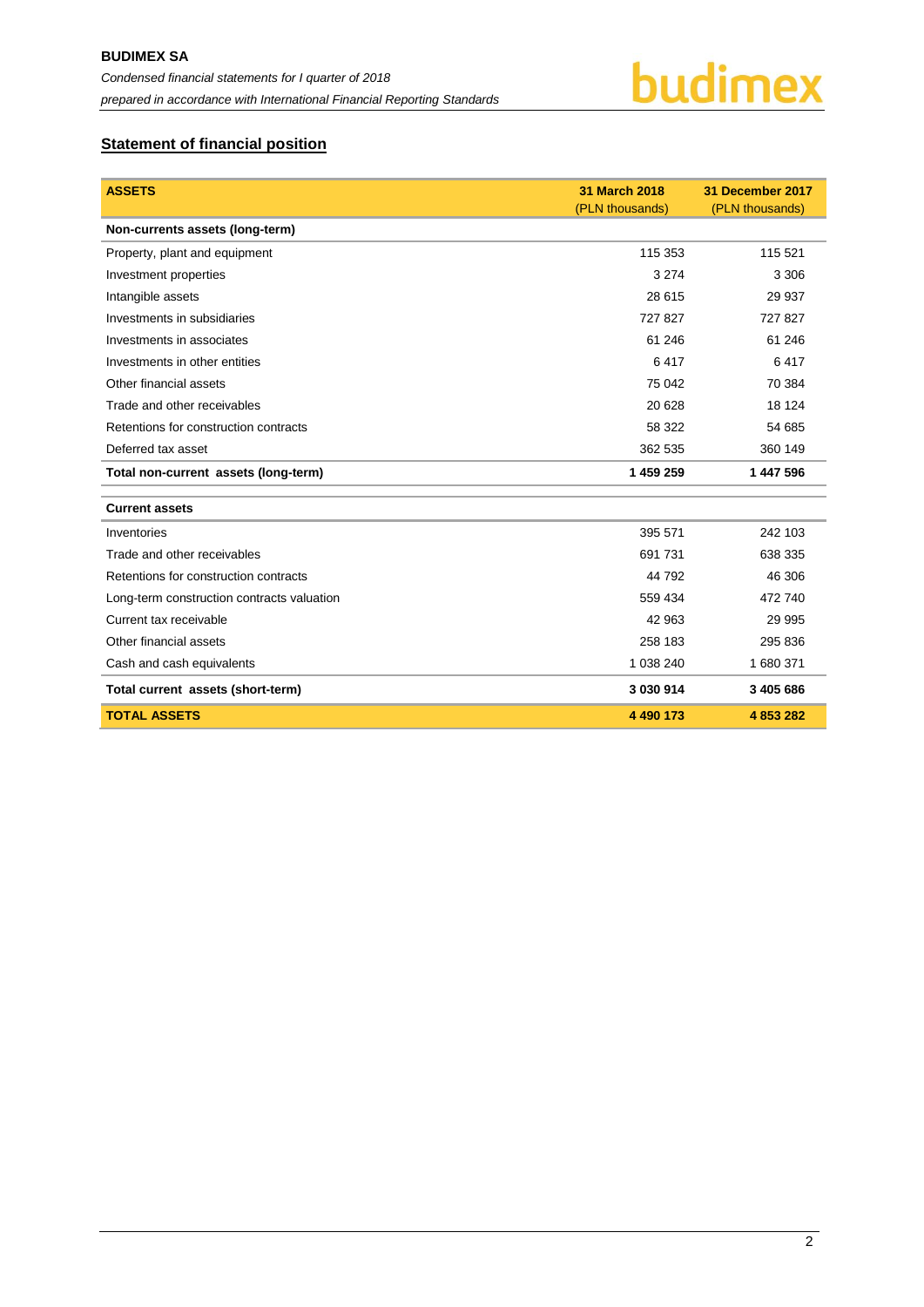

# **Statement of financial position (cont.)**

| <b>EQUITY AND LIABILITIES</b>                                     | 31 March 2018   | 31 December 2017 |
|-------------------------------------------------------------------|-----------------|------------------|
|                                                                   | (PLN thousands) | (PLN thousands)  |
| <b>Equity</b>                                                     |                 |                  |
| Shareholders' equity                                              |                 |                  |
| <b>Issued capital</b>                                             | 145 848         | 145 848          |
| Share premium                                                     | 80 199          | 80 199           |
| Other reserves                                                    | 52 452          | 52 452           |
| Foreign exchange differences on translation of foreign operations | 6512            | 5682             |
| Retained earnings                                                 | 527 120         | 449 995          |
| Total shareholders' equity                                        | 812 131         | 734 176          |
| <b>Liabilities</b>                                                |                 |                  |
| Long-term liabilities                                             |                 |                  |
| Loans, borrowings and other external sources of finance           | 46 544          | 45 885           |
| Retentions for construction contracts                             | 195 951         | 192 314          |
| Provision for long-term liabilities and other charges             | 225 541         | 219 909          |
| Long-term retirement benefits and similar obligations             | 7857            | 7857             |
| Other financial liabilities                                       | 554             | 713              |
| <b>Total long-term liabilities</b>                                | 476 447         | 466 678          |
| <b>Short-term liabilities</b>                                     |                 |                  |
| Loans, borrowings and other external sources of finance           | 27 616          | 26 381           |
| Trade and other payables                                          | 1 303 411       | 1 579 248        |
| Retentions for construction contracts                             | 191 526         | 207 272          |
| Provision for construction contract losses                        | 164 783         | 234 876          |
| Long-term construction contracts valuation                        | 710 329         | 767 855          |
| Deferred revenue                                                  | 637 106         | 671 844          |
| Provisions for current liabilities and other charges              | 162 159         | 157 814          |
| Short-term retirement benefits and similar obligations            | 985             | 985              |
| Other financial liabilities                                       | 3680            | 6 153            |
| <b>Total short-term liabilities</b>                               | 3 201 595       | 3 652 428        |
| <b>Total liabilities</b>                                          | 3 678 042       | 4 119 106        |
| <b>TOTAL EQUITY AND LIABILITIES</b>                               | 4 490 173       | 4853282          |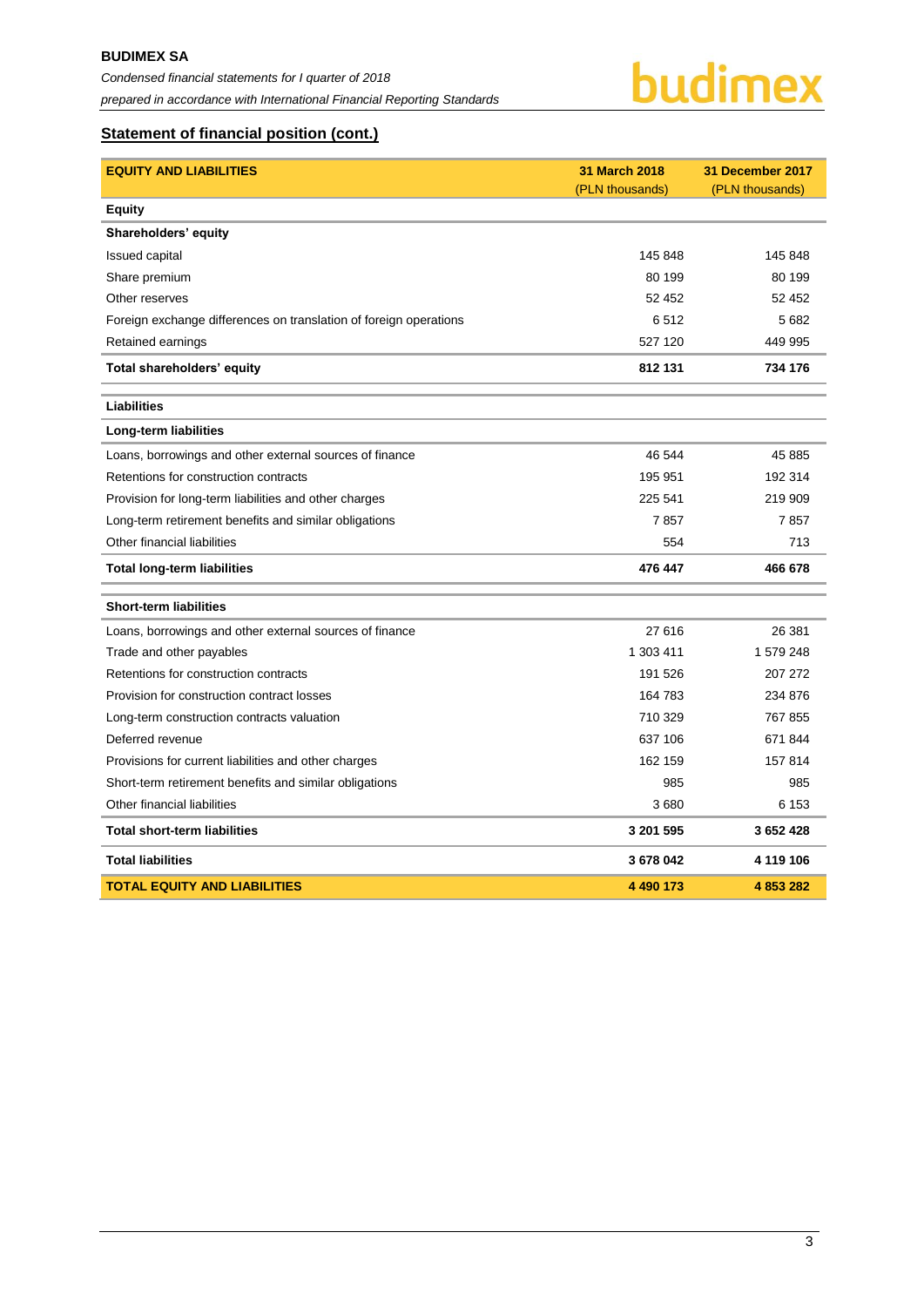

### <span id="page-4-0"></span>**Income statement**

|                                                                           | 3-month period ended 31 March |                 |  |
|---------------------------------------------------------------------------|-------------------------------|-----------------|--|
|                                                                           | 2018                          | 2017            |  |
|                                                                           | (PLN thousands)               | (PLN thousands) |  |
| <b>Continuing operations</b>                                              |                               |                 |  |
| Net sales of finished goods, goods for resale, raw materials and services | 1 087 484                     | 940 517         |  |
| Cost of finished goods, goods for resale, raw materials and services sold | (1003806)                     | (806795)        |  |
| Gross profit on sales                                                     | 83 678                        | 133 722         |  |
| Selling expenses                                                          | (2338)                        | (2488)          |  |
| Administrative expenses                                                   | (47715)                       | (47667)         |  |
| Other operating income                                                    | 10 617                        | 12 0 72         |  |
| Other operating expenses                                                  | (6536)                        | (5938)          |  |
| <b>Operating profit</b>                                                   | 37 706                        | 89 701          |  |
| Finance income                                                            | 57 174                        | 19798           |  |
| Finance costs                                                             | (9 222)                       | (9 472)         |  |
| Profit before tax                                                         | 85 658                        | 100 027         |  |
| Income tax                                                                | (8533)                        | (17527)         |  |
| Net profit from continuing operations                                     | 77 125                        | 82 500          |  |
| Net profit for the period                                                 | 77 125                        | 82 500          |  |
|                                                                           |                               |                 |  |

| Basic and diluted earnings per share attributable to the shareholders (in PLN) | 3.02 | 3.23 |
|--------------------------------------------------------------------------------|------|------|
|                                                                                |      |      |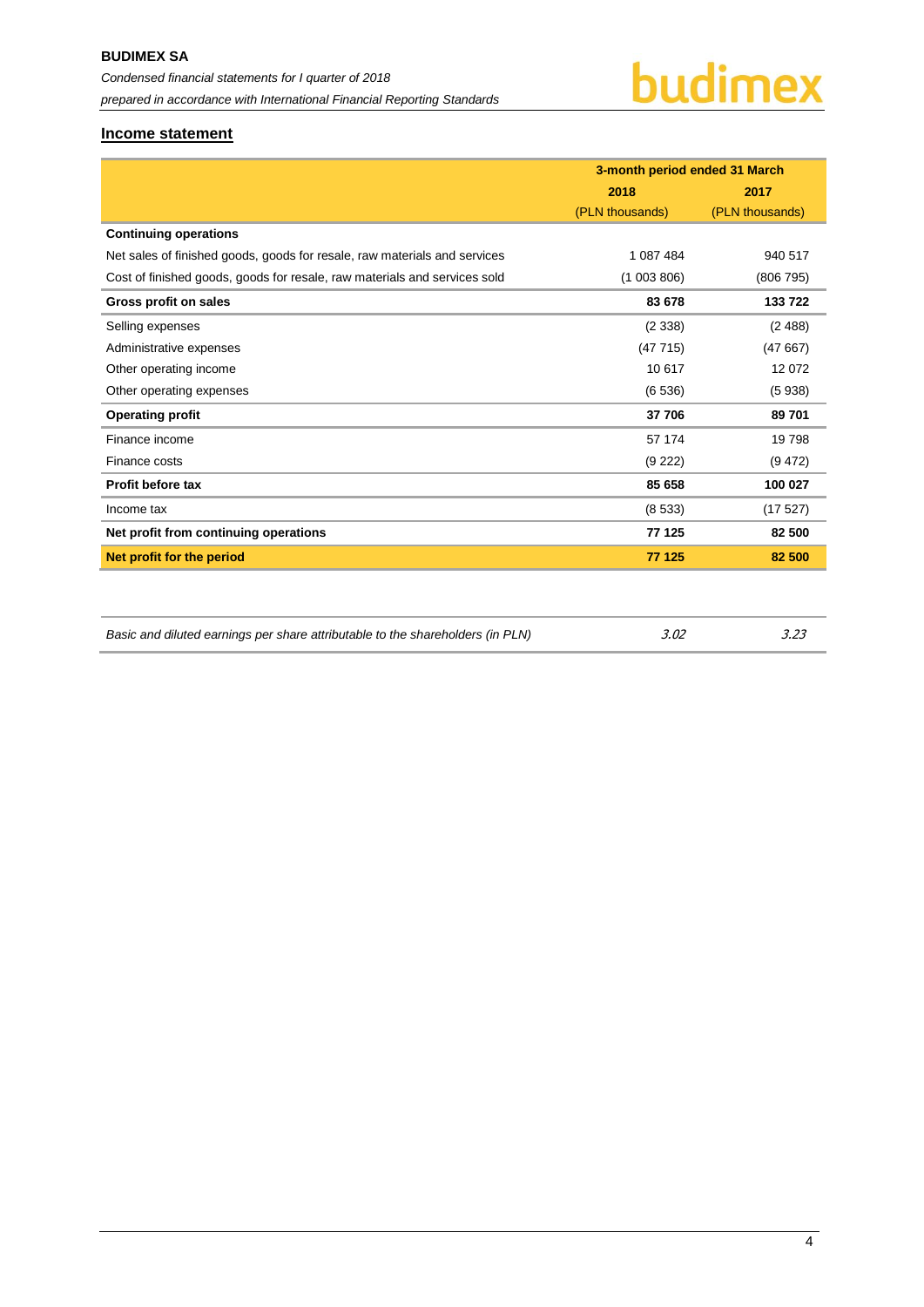# <span id="page-5-0"></span>**Statement of comprehensive income**

|                                                                  | 3-month period ended 31 March |                 |  |
|------------------------------------------------------------------|-------------------------------|-----------------|--|
|                                                                  | 2018<br>2017                  |                 |  |
|                                                                  | (PLN thousands)               | (PLN thousands) |  |
| Net profit for the period                                        | 77 125                        | 82 500          |  |
| Other comprehensive income for the period, which:                |                               |                 |  |
| Will be subsequently reclassified to profit or loss:             |                               |                 |  |
| Foreign exchange differences on translation of foreign branch    | 830                           | (210)           |  |
| Deferred tax related to components of other comprehensive income |                               |                 |  |
| Will not be subsequently reclassified to profit or loss:         |                               |                 |  |
| Actuarial gains/(losses)                                         |                               |                 |  |
| Deferred tax related to components of other comprehensive income |                               |                 |  |
| Other comprehensive income, net of tax                           | 830                           | (210)           |  |
| Total comprehensive income for the period                        | 77955                         | 82 290          |  |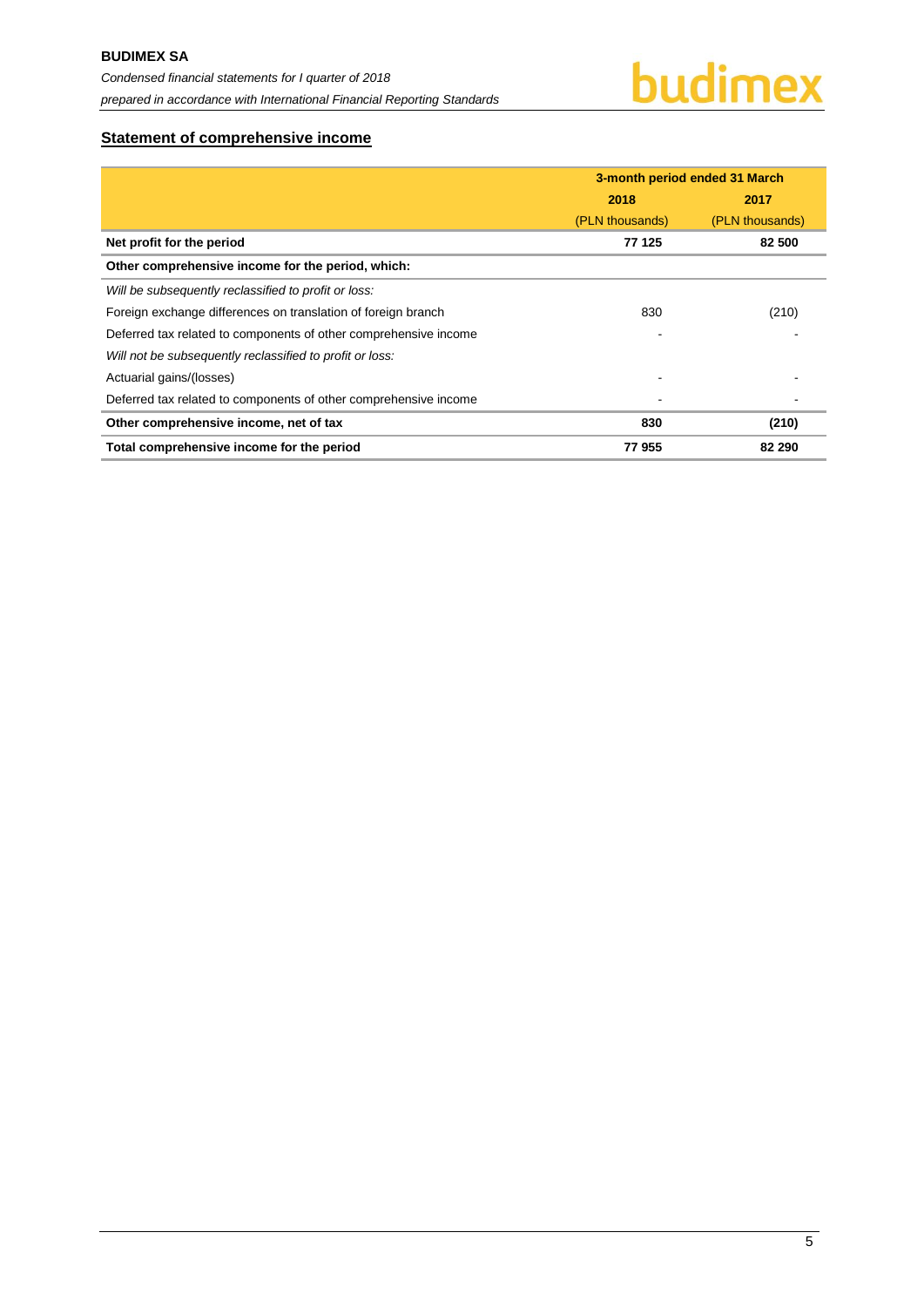#### **BUDIMEX SA**

*Condensed financial statements for I quarter of 2018*

*prepared in accordance with International Financial Reporting Standards*



# **Statement of changes in equity**

<span id="page-6-0"></span>

|                                              | <b>Issued</b><br>capital | <b>Share</b><br>premium | <b>Other</b><br><b>reserves</b> | <b>Foreign exchange</b><br>differences<br>on translation<br>of foreign<br>operation | <b>Retained</b><br>earnings | <b>Total</b><br>equity |
|----------------------------------------------|--------------------------|-------------------------|---------------------------------|-------------------------------------------------------------------------------------|-----------------------------|------------------------|
|                                              |                          |                         |                                 | in PLN thousands                                                                    |                             |                        |
| Balance as at 1 January 2018                 | 145 848                  | 80 199                  | 52 452                          | 5 6 8 2                                                                             | 449 995                     | 734 176                |
| Profit for the period                        | $\,$ $\,$                | $\blacksquare$          | $\blacksquare$                  | $\sim$                                                                              | 77 125                      | 77 125                 |
| Other comprehensive income                   | $\sim$                   | $\sim$                  | $\sim$                          | 830                                                                                 | $\sim$                      | 830                    |
| Total comprehensive income for<br>the period | $\blacksquare$           | $\blacksquare$          | $\blacksquare$                  | 830                                                                                 | 77 125                      | 77 955                 |
| <b>Balance as at 31 March 2018</b>           | 145 848                  | 80 199                  | 52 452                          | 6512                                                                                | 527 120                     | 812 131                |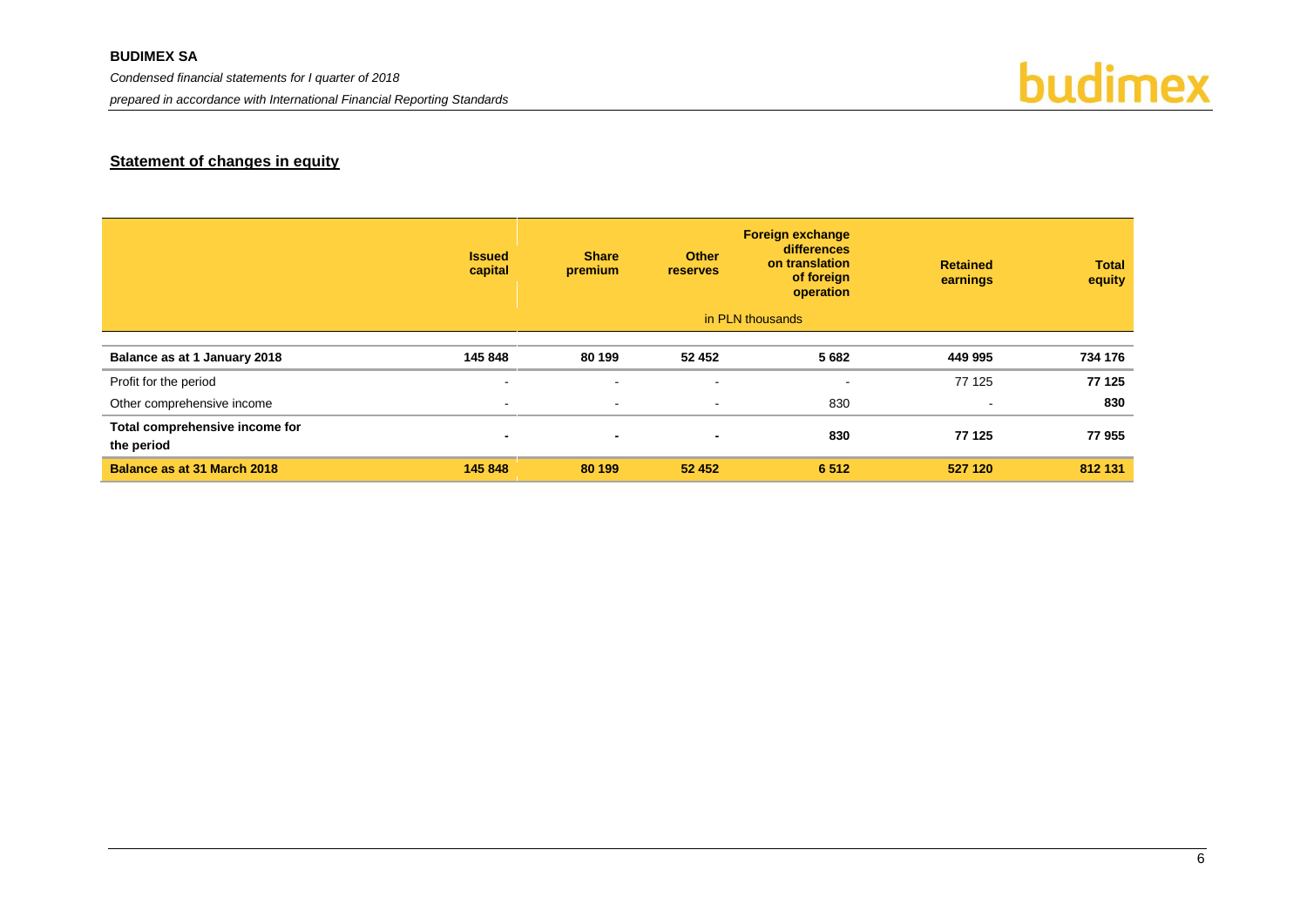*Condensed financial statements for I quarter of 2018*

*prepared in accordance with International Financial Reporting Standards*



# **Statement of changes in equity (cont.)**

|                                           | <b>Issued</b><br>capital | <b>Share</b><br>premium  | <b>Other</b><br><b>reserves</b> | <b>Foreign exchange</b><br><b>differences</b><br>on translation<br>of foreign<br>operation | <b>Retained</b><br>earnings | <b>Total</b><br>equity |
|-------------------------------------------|--------------------------|--------------------------|---------------------------------|--------------------------------------------------------------------------------------------|-----------------------------|------------------------|
|                                           |                          |                          |                                 | in PLN thousands                                                                           |                             |                        |
| Balance as at 1 January 2017              | 145 848                  | 80 199                   | 54 001                          | 5670                                                                                       | 382 856                     | 668 574                |
| Profit for the period                     |                          |                          |                                 |                                                                                            | 82 500                      | 82 500                 |
| Other comprehensive income                |                          | $\overline{\phantom{a}}$ | $\overline{\phantom{a}}$        | (210)                                                                                      |                             | (210)                  |
| Total comprehensive income for the period | ۰.                       | $\blacksquare$           | $\blacksquare$                  | (210)                                                                                      | 82 500                      | 82 290                 |
| Balance as at 31 March 2017               | 145 848                  | 80 199                   | 54 001                          | 5 4 6 0                                                                                    | 465 356                     | 750 864                |
| Profit for the period                     | ٠                        | $\overline{\phantom{a}}$ |                                 |                                                                                            | 367 335                     | 367 335                |
| Other comprehensive income                | $\overline{\phantom{a}}$ | $\sim$                   | (1549)                          | 222                                                                                        |                             | (1327)                 |
| Total comprehensive income for the period | ۰                        | $\blacksquare$           | (1549)                          | 222                                                                                        | 367 335                     | 366 008                |
| <b>Dividends</b>                          |                          |                          |                                 |                                                                                            | (382696)                    | (382696)               |
| <b>Balance as at 31 December 2017</b>     | 145 848                  | 80 199                   | 52 452                          | 5 6 8 2                                                                                    | 449 995                     | 734 176                |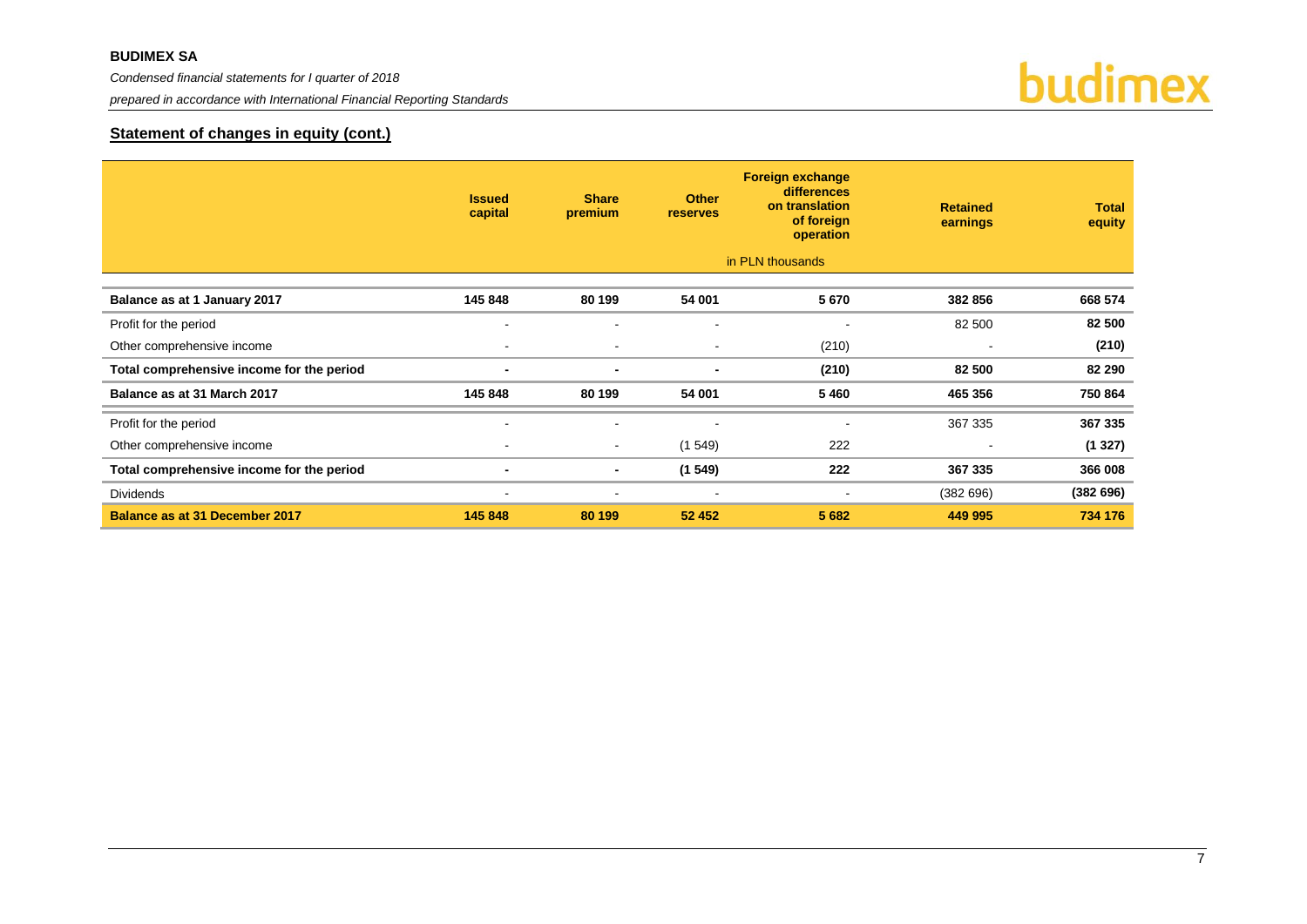# <span id="page-8-0"></span>**Cash flow statement**

|                                                                                                        | 3-month period ended 31 March |                 |  |
|--------------------------------------------------------------------------------------------------------|-------------------------------|-----------------|--|
|                                                                                                        | 2018                          | 2017            |  |
|                                                                                                        | (PLN thousands)               | (PLN thousands) |  |
| <b>CASH FLOW FROM OPRATING ACTIVITIES</b>                                                              |                               |                 |  |
| Net profit before tax                                                                                  | 85 658                        | 100 027         |  |
| <b>Adjustments for:</b>                                                                                |                               |                 |  |
| Depreciation/ amortization                                                                             | 10 142                        | 7835            |  |
| Foreign exchange (gains)/ losses                                                                       | (617)                         | 648             |  |
| Interest and shares in profits (dividends)                                                             | (50955)                       | (12071)         |  |
| (Profit)/ loss on disposal of investments                                                              | (7)                           | (16)            |  |
| Change in valuation of derivative financial instruments                                                | (585)                         | (2 130)         |  |
| Change in provisions and liabilities arising from retirement benefits and similar<br>obligations       | 9 9 7 7                       | 3730            |  |
| Other adjustments                                                                                      | 854                           | (38)            |  |
| Operating profit before changes in working capital                                                     | 54 467                        | 97 985          |  |
| Change in receivables and retentions for construction contracts                                        | (11773)                       | (25983)         |  |
| Change in inventories                                                                                  | (153 468)                     | (52625)         |  |
| Change in retentions for construction contracts and in liabilities, except for loans<br>and borrowings | (286 381)                     | (228 718)       |  |
| Change in long-term construction contracts valuation and provision for<br>construction contract losses | (214313)                      | (306593)        |  |
| Change in deferred income                                                                              | (34738)                       | 34 781          |  |
| Change in cash and cash equivalents of restricted use                                                  | 6586                          | 3762            |  |
| Cash used /from operations                                                                             | (639 620)                     | (477391)        |  |
| Income tax paid                                                                                        | (23 886)                      | (68135)         |  |
| <b>NET CASH USED IN OPERATING ACTIVITIES</b>                                                           | (663 506)                     | (545526)        |  |
| <b>CASH FLOW FROM INVESTING ACTIVITIES</b>                                                             |                               |                 |  |
| Sale of intangible assets and tangible fixed assets                                                    | 164                           | 15              |  |
| Purchase of intangible assets and tangible fixed assets                                                | (2879)                        | (3 265)         |  |
| Acquisition of shares in related parties                                                               |                               | (1520)          |  |
| Acquisition of bonds issued by banks                                                                   | (238 868)                     | (98965)         |  |
| Proceeds from bonds issued by banks                                                                    | 278 009                       |                 |  |
| Loans granted                                                                                          | (18760)                       |                 |  |
| Repayment of loans granted                                                                             | 11 900                        |                 |  |
| Interest received                                                                                      | 2 3 0 9                       | 129             |  |
| <b>NET CASH FROM / USED IN INVESTING ACTIVITIES</b>                                                    | 31 875                        | (103606)        |  |
| <b>CASH FLOW FROM FINANCING ACTIVITIES</b>                                                             |                               |                 |  |
| Payment of finance lease liabilities                                                                   | (4069)                        | (2363)          |  |
| Interest paid                                                                                          | (540)                         | (303)           |  |
| <b>NET CASH USED IN FINANCING ACTIVITIES</b>                                                           | (4609)                        | (2666)          |  |
|                                                                                                        |                               |                 |  |
| <b>NET CHANGE IN CASH AND CASH EQUIVALENTS</b>                                                         | (636 240)                     | (651 798)       |  |
| Foreign exchange differences, net                                                                      | 695                           | (1071)          |  |
| CASH AND CASH EQUIVALENTS AT THE BEGINNING OF THE PERIOD (note 2.3)                                    | 1 639 774                     | 2 239 546       |  |
| <b>CASH AND CASH EQUIVALENTS AT THE END OF THE PERIOD (note 2.3)</b>                                   | 1 004 229                     | 1 586 677       |  |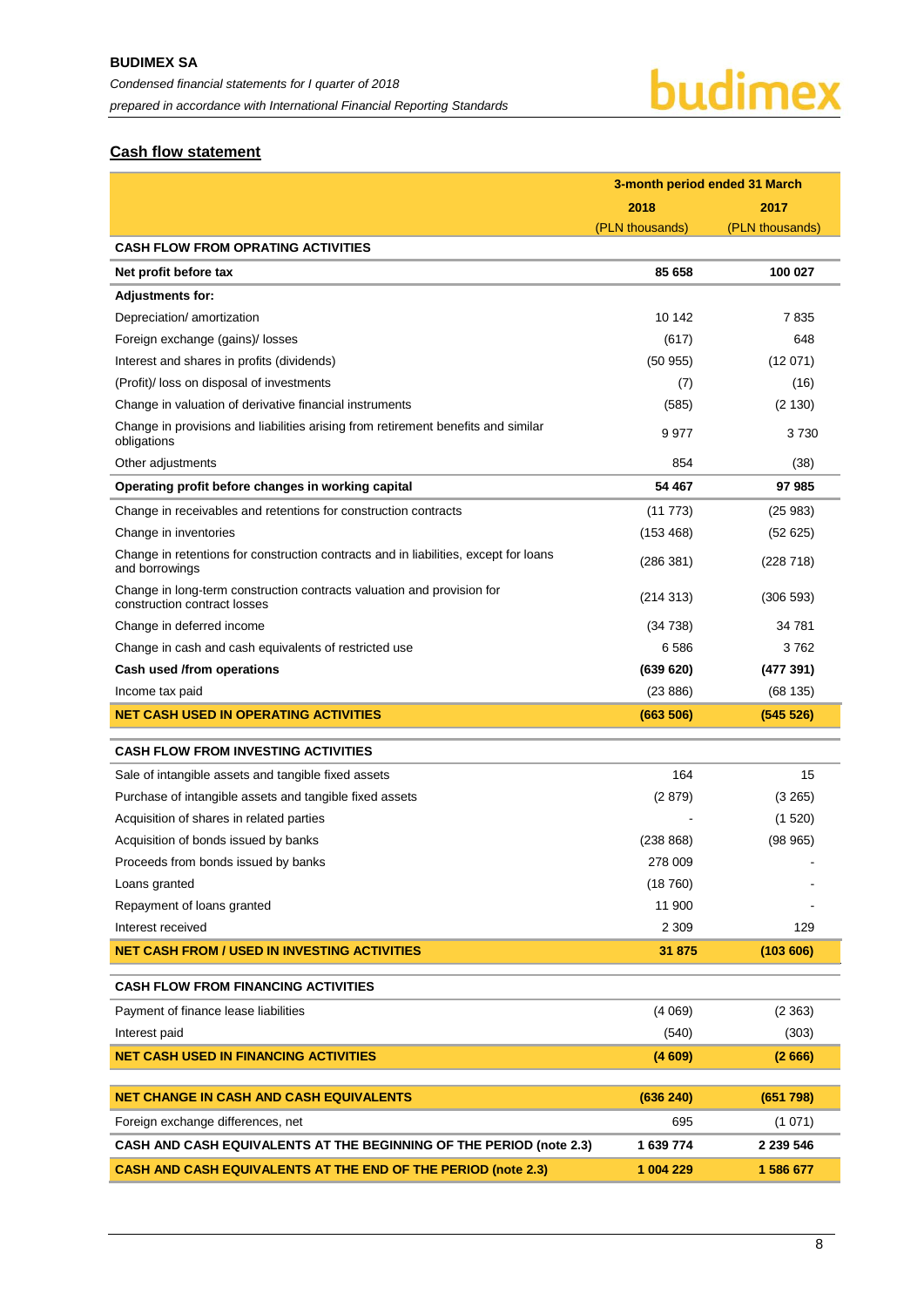# <span id="page-9-0"></span>**1. General information**

Budimex SA (the "Company", the "Issuer") with its registered office in Warsaw, ul. Stawki 40, is a joint-stock company entered in the Commercial Register kept by the District Court for the capital city of Warsaw, Commercial Division XII of the National Court Register under No. KRS 0000001764.

Budimex SA is the parent company of the Budimex Group and serves as an advisory, management and financial centre.

The main areas of the Company's business activities are widely understood construction and assembly services realised in the system of general contracting at home and abroad and a limited scope of developer activities, property management, trading and production.

The Company is part of the Ferrovial Group with Ferrovial SA with its registered office in Madrid, Spain, as its parent company.

#### <span id="page-9-2"></span><span id="page-9-1"></span>**2. Principles applied for the purpose of preparation of this report**

# **2.1. Accounting policies and basis of preparing the financial statements of the Company**

These condensed financial statements were prepared in accordance with IAS 34 "Interim Financial Reporting" and appropriate accounting standards applicable for preparation of the interim financial statements adopted by the European Union issued and effective when preparing the interim financial statements applying the same principles for the current and comparable period. Details of accounting policies adopted by the Company were described in the financial statements of the Company for the year ended 31 December 2017, published on 22 March 2018.

The financial statements and the comparative data contain also attributable to Budimex SA share in jointly controlled entities that constitute joint operations as per IFRS 11:

Budimex SA Sygnity SA Sp. j.,

Budimex SA Ferrovial Agroman SA Sp. j.,

Budimex SA Ferrovial Agroman SA S.C.,

Budimex SA Budimex Budownictwo Sp. z o.o. S.C.,

Budimex SA Cadagua SA II S.C.,

Budimex SA Tecnicas Reunidas SA-Turów S.C.,

Budimex SA Energetyka 1 Sp. j.,

Budimex SA Energetyka 2 Sp. j.,

Budimex SA Energetyka 3 Sp. j.,

Budimex SA Ferrovial Agroman SA 2 S.C.,

Budimex SA Cadagua SA III S.C.,

Budimex SA Cadagua SA IV S.C.,

Budimex SA Cadagua SA V S.C.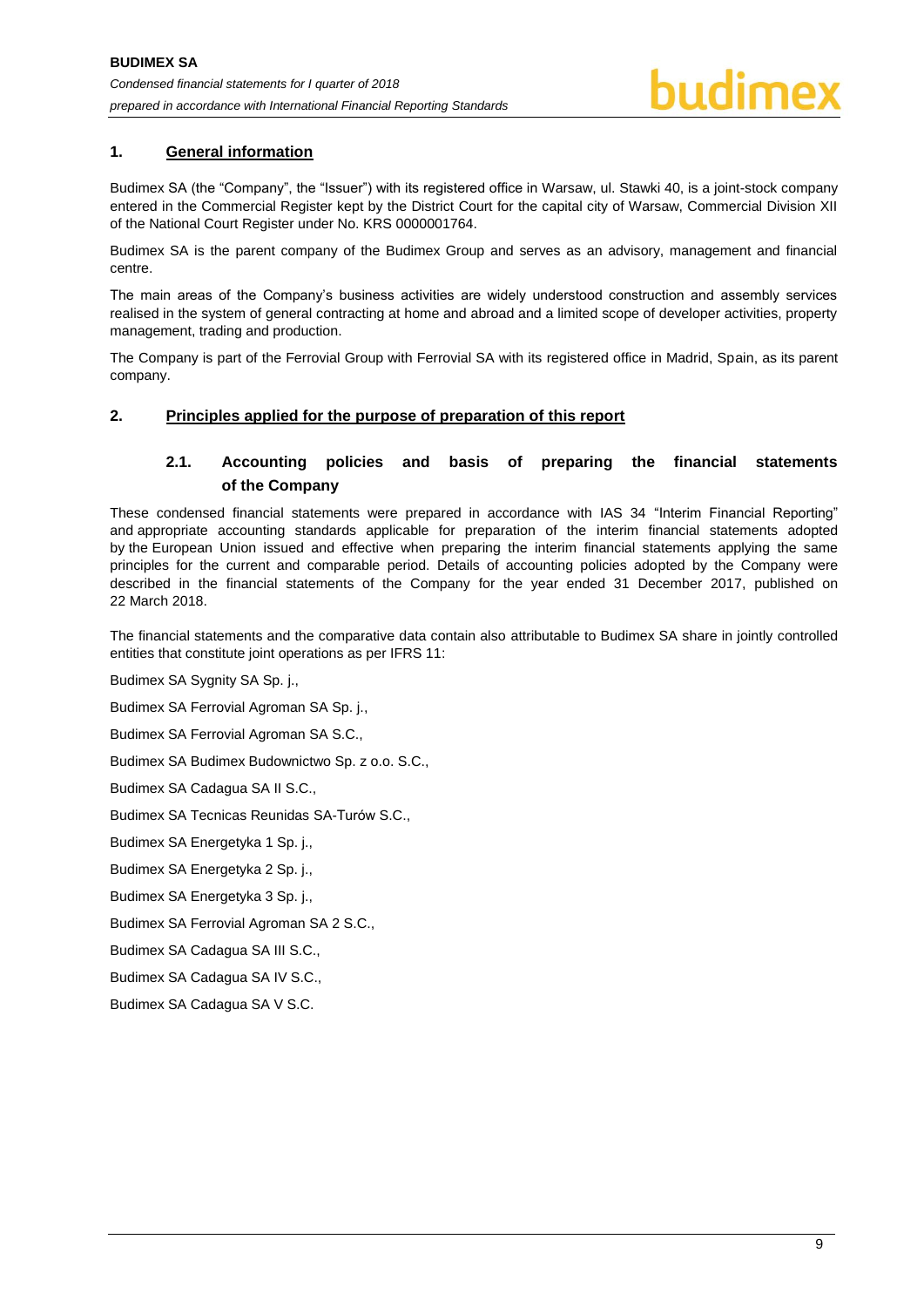#### *Standards, amendments to standards and interpretation effective in the current period*

Starting from 1 January 2018 the Company adopted IFRS 9 "Financial Instruments" and appropriate changes in accounting principles were presented in paragraph 2.2 of the report.

Apart from the above, the Company for the first time adopted below standards, changes to standards and interpretation:

- Explanations to IFRS 15 "Revenue from Contracts with Customers",
- Amendments to IFRS 2 "Share-based Payment" *Classification and Measurement of Share-based Payment Transactions*,
- Amendments to IFRS 4 "Insurance Contracts" *Applying IFRS 9 Financial Instruments with IFRS 4 Insurance Contracts,*
- Amendments to 40 "Investment Property" *Transfers of Investment Property*,
- Annual Improvements to IFRSs (Cycle 2014-2016) annual improvements to IFRS 1, IFRS 12 and IAS 28, mainly with a view to removing inconsistencies and ensuring wording clarification,
- IFRIC 22 "Foreign Currency Transactions and Advance Consideration".

#### *Amendments to standards already published, but not yet effective*

At the date of the authorization of the attached condensed financial statements, the Company did not apply the following standards, which had been issued and authorised for use in the EU, but were not yet effective:

- IFRS 16 "Leases", endorsed in the UE on 31 October 2017 (effective for annual periods beginning on or after 1 January 2019),
- Amendments to IFRS 9 "Financial Instruments" "Prepayment option with negative compensation" (effective for annual periods beginning on or after 1 January 2019),

The Company has elected not to use the opportunity of early adoption of IFRS 16. The Company estimates that the application of IFRS 16 "Leases" may, to some extent, increase both its non-current assets and its financial liabilities that will impact some financial ratios. At the same time, positive impact on operating result and negative impact on the result from financing activities are expected. The value of future (undiscounted) operating lease payments which would have been recognised as assets/financial liabilities in accordance with IFRS 16 was disclosed in the financial statements of the Company for the year ended 31 December 2017, published on 22 March 2018.

#### *Standards, amendments to standards and interpretations issued by IASB but not yet adopted by the EU*

The IFRSs endorsed by the EU do not differ materially from regulations adopted by the International Accounting Standards Board (IASB), except for the below standards, amendments to Standards and IFRIC Interpretations, which as at the date of the preparation of these financial statements were not yet adopted for use:

- IFRS 17 "Insurance contracts" (effective for annual periods beginning on or after 1 January 2021),
- Amendments to IAS 19 "Employee benefits" *Plan Amendment, Curtailment or Settlement* (effective for annual periods beginning on or after 1 January 2019),
- Amendments to IAS 28 "Investments in Associates and Joint Ventures" *Long-term Interests in Associates and Joint Ventures* (effective for annual periods beginning on or after 1 January 2019),
- Annual Improvements to IFRSs (Cycle 2015-2017), effective for annual periods beginning on or after 1 January 2019,
- Amendments to References to the IFRS Conceptual Concepts, effective for annual periods beginning on or after 1 January 2019,
- IFRIC 23 "Uncertainty over Income Tax Treatments" (effective for annual periods beginning on or after 1 January 2019).

The remaining standards, standards amendments or improvement and the IFRIC Interpretation would not have any material impact on the financial statements, had these been applied by the Company at the reporting date.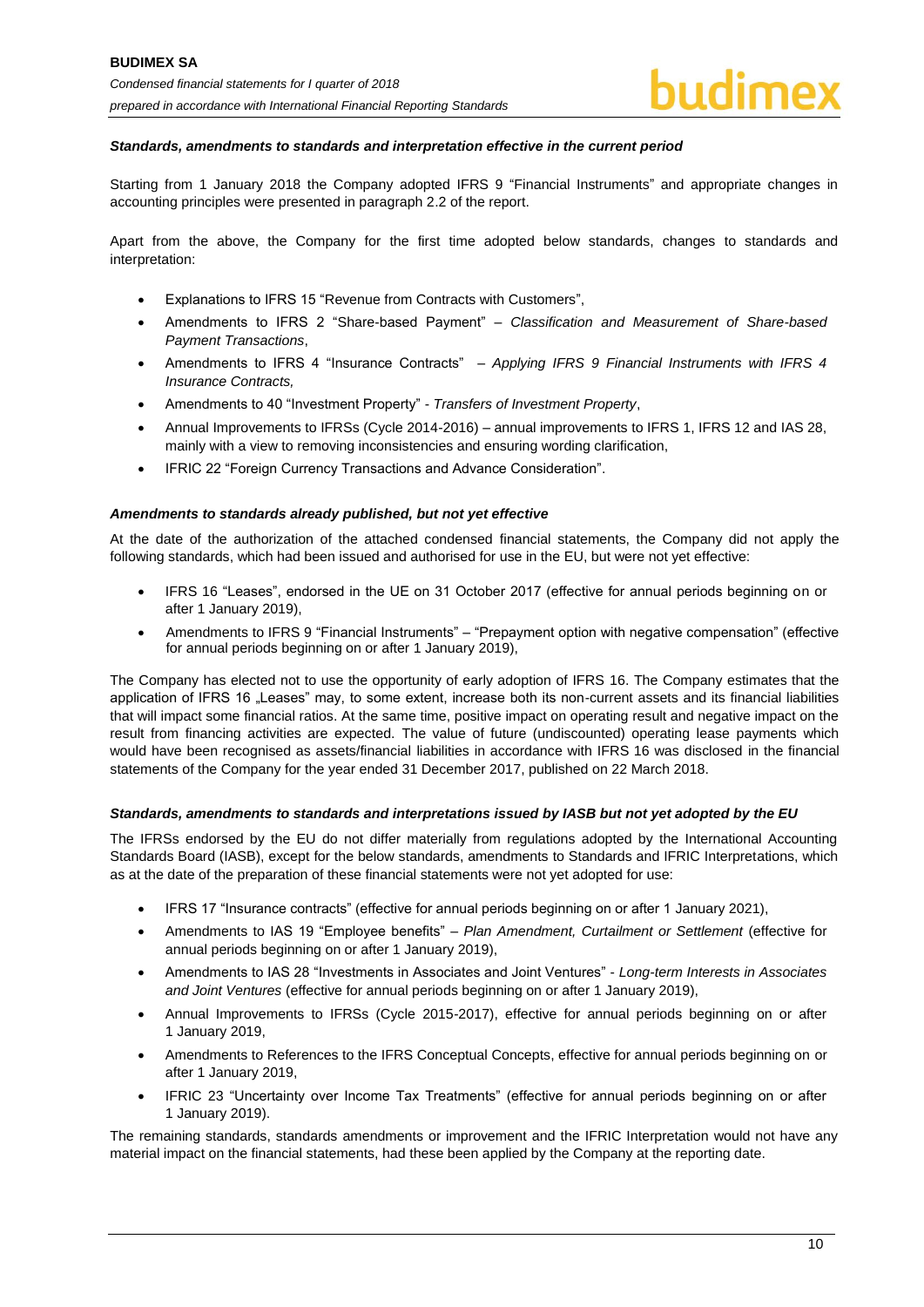#### **2.2. Changes in accounting principles and the method of preparation of financial statements**

<span id="page-11-0"></span>In the period covered by the report the Company applied for the first time IFRS 9 "Financial Instruments".The Company decided to apply the standard retrospectively. The Company decided not to restate previous periods data and to include potential impact of the first time application in opening balance of the retained earnings. Despite that, according to the best estimations of the Company application of IFRS 9 did not have any material impact on the previous years' financial statements. That is why as at 31 March 2018 no adjustment was made which would be presented in the retained earnings.

In the reporting period there were no other changes in the accounting principles and the method of preparation of financial statements compared to those disclosed in the financial statements of the Company for the financial year 2017, published on 22 March 2018.

Main assumptions of the accounting principles applied by the Company as at the date of the first application of IFRS 9 are presented below.

#### **Financial instruments**

#### *Classification and measurement*

Financial assets and financial liabilities are recognised in the statement of financial position of the Company when it becomes party to the contractual provisions of the instrument. At first recognition financial assets and financial liabilities are recognised at fair value (in case of assets/ liabilities subsequently measured at amortised cost transaction costs should be added/deducted to/from the initial value).

At initial recognition trade receivables which do not contain significant financing component (according to IFRS 15) are measured at their transaction price.

Classification of financial assets is based on the Company's business model for managing the financial assets and the contractual cash flow characteristics of the financial asset.

In the subsequent periods after the initial recognition the financial assets are measured at:

- amortised cost,
- at fair value through other comprehensive income,
- at fair value through profit or loss.

A financial asset is measured at amortised cost if:

- the financial asset is held within a business model whose objective is to hold financial assets in order to collect contractual cash flows and
- the contractual terms of the financial asset give rise on specified dates to cash flows that are solely payments of principal and interest on the principal amount outstanding.

A financial asset is measured at fair value through other comprehensive income if:

- the financial asset is held within a business model whose objective is achieved by both collecting contractual cash flows and selling financial assets and
- the contractual terms of the financial asset give rise on specified dates to cash flows that are solely payments of principal and interest on the principal amount outstanding.

Furthermore, the Company may make an irrevocable election at initial recognition for investments in equity instruments not held for trading that would otherwise be measured at fair value through profit or loss to present subsequent changes in fair value in other comprehensive income. The amounts accumulated in other comprehensive income cannot be reclassified to profit or loss, even at derecognition. Such an investment is a non-monetary item. Any related foreign exchange component is also presented in other comprehensive income.

A financial asset is measured at fair value through profit and loss in all other cases.

Financial assets are derecognised when contractual rights to the cash flows from the financial asset expire or when they were transferred and substantially all risks and rewards of ownership of the financial asset were transferred as well.

All financial liabilities are classified as measured at amortised cost after the initial recognition, except for financial liabilities measured at fair value through profit or loss (meeting the definition of held for trading) – these instruments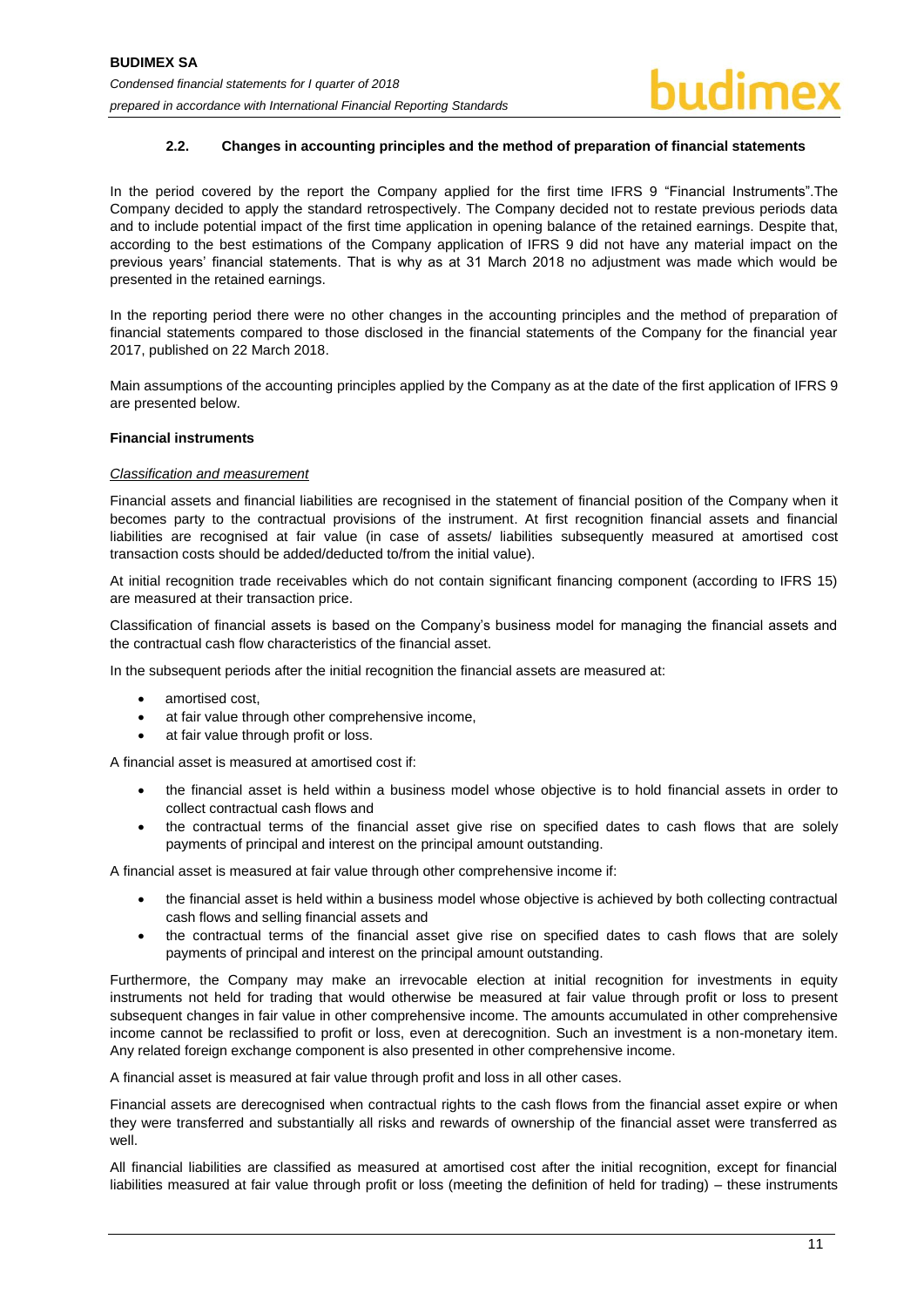are measured at fair value after the initial recognition.

A special subcategory of financial assets and liabilities held for trading are *derivatives*. Derivative transactions are concluded to hedge cash flows against foreign exchange and interest rate risk.

Derivative instruments are measured as at the balance sheet date at a reliably determined fair value. The fair value of derivative instruments is estimated using a model based, inter alia, on exchange rates (average NBP rates) as at the balance sheet date or differences in interest rate levels of the quoted and base currencies.

The effects of periodic valuation of derivative instruments hedging exchange rate fluctuations on construction contracts denominated in foreign currencies and gains and losses as at the settlement date are recognized in the profit and loss account under "Other operating income (expenses)" under operating activities.

The effects of periodic valuation of derivative instruments hedging interest rate fluctuations or foreign exchange rates of items classified as financial activities and gains and losses as at the date of their settlement are shown in the profit and loss account under "Finance income (costs)" as part of financing activities.

The Company does not apply hedge accounting.

#### *Impairment of financial assets*

The Company recognises a loss allowance for expected credit losses on a financial asset. Credit losses are the difference between all contractual cash flows that are due to an entity in accordance with the contract and all the cash flows that the entity expects to receive, taken into consideration all expected shortfalls (i.e. lack of payments). If the impaired financial assets are long-term, the loss allowance for expected credit losses should be discounted according to the original effective interest rate (i.e. the rate as at the asset recognition).

#### *The amount of the loss allowance for expected credit losses*

In case of trade receivables and financial assets within IFRS 15 scope (i.e. valuation of long-term construction contracts) the Company measures the loss allowance in the amount of the lifetime expected credit losses.

In case of other financial assets outside IFRS 15 scope (i.e. investments in equity instruments, retentions for construction contracts, loans granted and other financial assets not measured at fair value) the loss allowance should be measured at an amount equal to the lifetime expected credit losses, if the credit risk on that financial instrument has increased significantly since initial recognition. If the credit risk on a financial instrument has not increased significantly since initial recognition, the loss allowance for that financial instrument should be measured at an amount equal to 12-month expected credit losses.

In case of other financial assets outside IFRS 15 scope, if the Company has measured the loss allowance for a financial instrument at an amount equal to lifetime expected credit losses in the previous reporting period, and then, at the current reporting date, they determine that the credit risk is not significantly increased anymore, they shall measure the loss allowance at an amount equal to 12-month expected credit losses at the current reporting date.

#### **2.3. Cash recognized in the cash flow statement**

<span id="page-12-0"></span>The Company recognizes cash of restricted use including cash of the consortia in the portion attributable to other consortium members in the statement of financial position under cash and cash equivalents. For the purpose of the statement of cash flow – the balance of cash at the beginning and at the end of the reporting period is reduced by cash of restricted use, and its change in the statement of financial position is recognized under cash flow from operating activities.

|                                                                                                       | 31 March<br>2018     | 31 December<br>2017<br>(in PLN thousand) | 31 March<br>2017   |
|-------------------------------------------------------------------------------------------------------|----------------------|------------------------------------------|--------------------|
| Cash recognised in the statement of financial position<br>Cash and cash equivalents of restricted use | 1 038 240<br>(34011) | 680 371<br>(40597)                       | 1615479<br>(28802) |
| Cash recognised in the statement of cash flow                                                         | 1 004 229            | 1 639 774                                | 1 586 677          |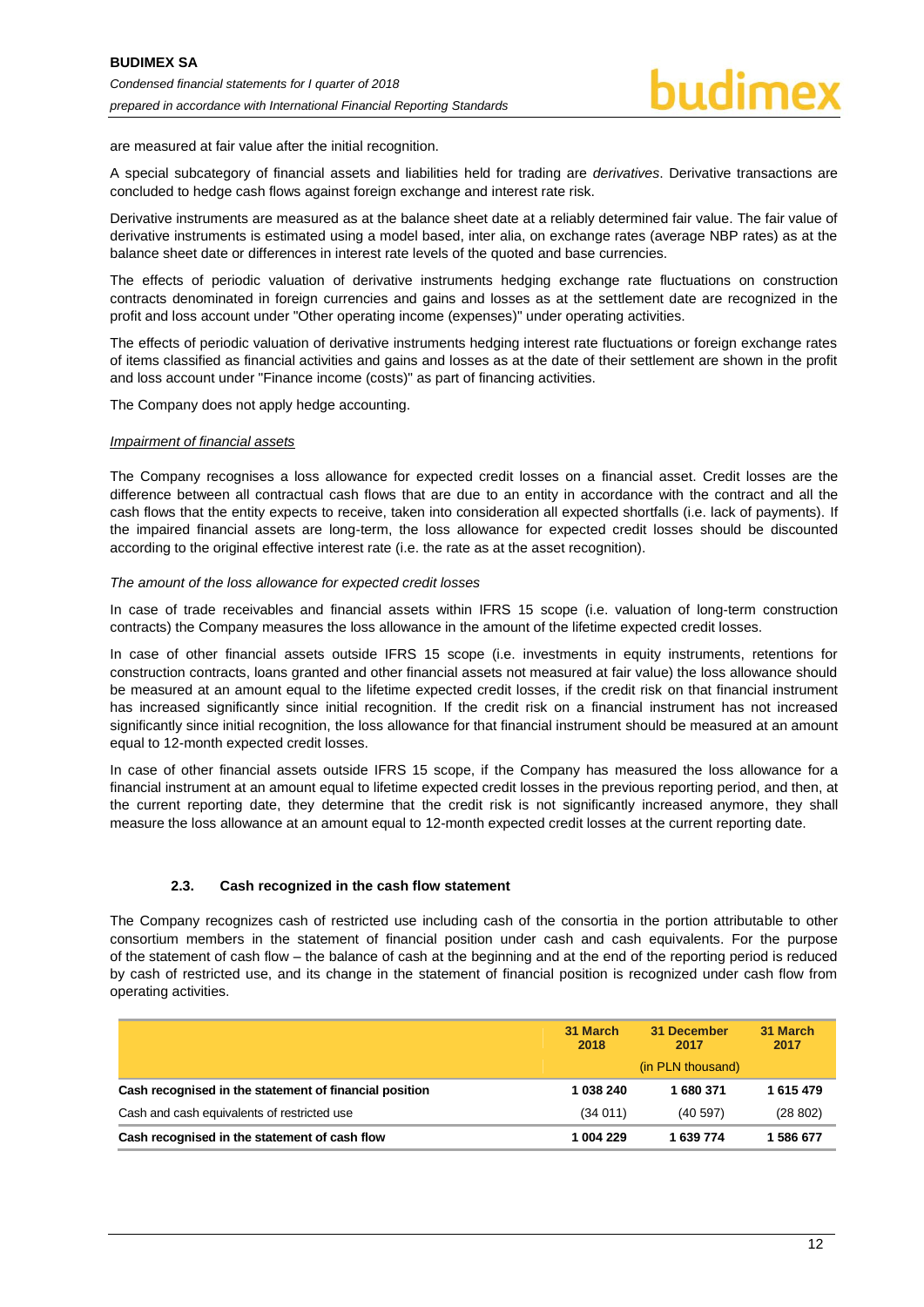#### **2.4. Going concern**

<span id="page-13-0"></span>The financial statements of the Company were prepared on the assumption that the Company will be going concern in the foreseeable future without a significant limitation in its activities. As at the date of signing the financial statements, the Management Board of the Company is not aware of any facts or circumstances that would indicate a threat to the Company's continued activities after the reporting date, due to an intended or compulsory withdrawal from or a significant limitation in its activities.

As at 31 March 2018 the excess of the current liabilities over the current assets amounted to PLN 170 681 thousand. Taking into consideration very good financial position of Budimex Group related to liquidity, of which the excess of current assets over current liabilities as at 31 March 2018 amounted to PLN 645 760 thousand, the Company's Management Board does not state as at the date of signing the financial statements any threat to Company's ability to continue as a going concern.

#### <span id="page-13-1"></span>**3. Shareholders of the Parent Company**

According to the information held by Budimex SA, the shareholding structure of Budimex SA as at 27 April 2018 has not changed compared to the structure as at 22 March 2018 when financial statements for the year ended 31 December 2017 had been published.

| <b>Shareholder</b>                                                                            | Type of<br>shares | <b>Number of</b><br>shares | % of the issued<br>capital | Number of<br>votes | % of voting<br>rights at the<br><b>AGM</b> |
|-----------------------------------------------------------------------------------------------|-------------------|----------------------------|----------------------------|--------------------|--------------------------------------------|
| Valivala Holdings B.V. Amsterdam (the<br>Netherlands) - Ferrovial SA Group company<br>(Spain) | ordinary          | 14 078 159                 | 55.14%                     | 14 078 159         | 55,14%                                     |
| Aviva OFE Aviva BZ WBK                                                                        | ordinary          | 2 344 000                  | 9.18%                      | 2 344 000          | 9,18%                                      |
| Nationale - Nederlanden OFE                                                                   | ordinary          | 1 376 939                  | 5.39%                      | 1 376 939          | 5,39%                                      |
| Other shareholders                                                                            | ordinary          | 7 731 000                  | 30.29%                     | 7 731 000          | 30,29%                                     |
| <b>Total</b>                                                                                  |                   | 25 530 098                 | 100.00%                    | 25 530 098         | 100.00%                                    |

# <span id="page-13-2"></span>**4. Descriptions of factors and events which had a material effect on the financial result of the Company for the first quarter of 2018**

### **4.1. Business operation of the Company in the I quarter of 2018**

<span id="page-13-3"></span>Sale of construction-assembly services in Poland is characterized by seasonality mainly connected with atmosphere conditions and the highest revenues are usually achieved in the second and third quarter, while the lowest – in the first quarter.

In the period of three months of 2018 Budimex SA earned sales revenue in the amount of PLN 1 087 484 thousand and in the comparative period of the year 2017, sales revenue amounted to PLN 940 517 thousand giving increase by 15.63%

Gross profit on sales for the 3-month period of 2018 amounted to PLN 83 678 thousand and was by PLN 50 044 thousand (37.42%) lower than in the comparative period of the previous year.

Total amount of administrative and selling expenses in I quarter of 2018 was PLN 50 053 thousand, while in I quarter of 2017 amounted to PLN 50 155 thousand. The share of selling and administrative expenses in total sales was equal to 4.60% (in the first quarter of 2017 to 5.33%).

In I quarter of 2018, the result from the other operating activity, including financial result from derivative instruments, was positive and amounted to PLN 4 081 thousand. Other operating income comprised mainly: released provisions for penalties and compensation in the amount of PLN 5 514 thousand, revenue from received penalties and fines in the amount of PLN 3 952 thousand, overdue liabilities write-off amounted to PLN 930 thousand, reversal of receivable impairment write-downs in the amount of PLN 449 thousand and profit on valuation and realization of derivative instrument contracts of PLN 100 thousand. Other operating expenses comprised mainly: cost of paid penalties and compensation in the amount of PLN 3 994 thousand, impairment write-downs against doubtful debts in the amount of PLN 1 984 thousand, donations granted in the amount of PLN 313 thousand and cost of legal proceedings in the amount of PLN 165 thousand.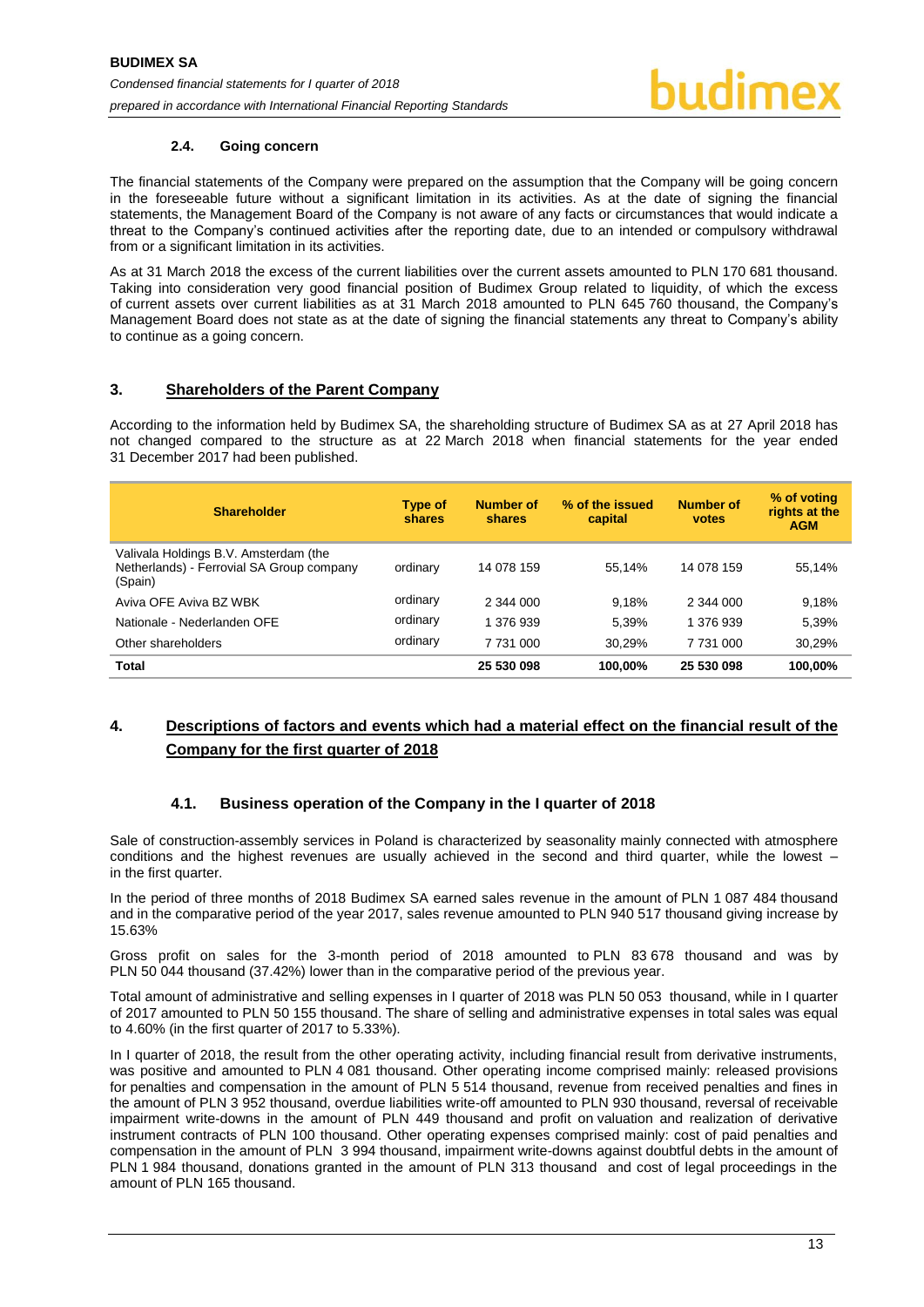For comparison, in I quarter of 2017 the result from the other operating activity, including financial result from derivative instruments, was positive and amounted to PLN 6 134 thousand. Other operating income comprised mainly: revenue from received penalties and fines in the amount to PLN 3 775 thousand, released provisions for penalties and legal proceedings in the amount of PLN 410 thousand and PLN 1 760 thousand accordingly, reversal of receivable impairment write-downs in the amount of PLN 2 073 thousand, overdue liabilities write-off amounted to PLN 1 212 thousand and profit on valuation and realization of derivative instrument contracts of PLN 2 521 thousand. Other operating expenses comprised mainly: impairment write-downs against doubtful debts in the amount of PLN 4 543 thousand, cost of paid penalties and compensation in the amount of PLN 749 thousand and cost of legal proceedings in the amount of PLN 338 thousand.

All valued derivative instrument contracts were classified as level 2 in the fair value hierarchy. During the 3 months ended 31 March 2018, there was no transfer between Level 1 and Level 2 of fair value measurements, and no transfer into and out of Level 3 of fair value measurement.

In I quarter of 2018 the operating profit amounted to PLN 37 706 thousand and was lower by PLN 51 995 thousand (57.96%) compared to the same period of the year 2017. In I quarter of 2018, the operating margin was equal to 3.47%, while in the comparative period of 2017 was equal to 9.54%.

In I quarter of 2018, the result from financial activity was positive and amounted to PLN 47 952 thousand. Financial income, besides dividend income from related entities in the amount of PLN 49 000 thousand, comprised also interest of PLN 8 174 thousand (this amount is inclusive of PLN 1 449 thousand of interest from short-term, not listed bonds, purchased form banks, presented in the statement of financial position in other financial assets in the amount of PLN 239 289 thousand). Financial expenses comprised mainly costs of bank guarantees and commissions in the amount of PLN 6 082 thousand, costs of long-term retention receivables and liabilities discounting of PLN 2 490 thousand.

For comparison, in I quarter of 2017, the result from financial activity was positive and amounted to PLN 10 326 thousand. Financial income, besides dividend income from related entities in the amount of PLN 11 686 thousand, comprised also interest of PLN 8 112 thousand (this amount is inclusive of PLN 498 thousand of interest from short-term bonds). Financial expenses comprised mainly costs of bank guarantees and commissions in the amount of PLN 5 666 thousand, costs of long-term retention receivables and liabilities discounting of PLN 2 052 thousand and exchange differences in the amount of PLN 1 226 thousand.

Profit before tax for the period of 3-months of 2018 amounted to PLN 85 658 thousand, while in the comparative period of 2017 amounted to PLN 100 027 thousand.

In the period of three months of 2018 the Company reported a net profit of PLN 77 125 thousand gaining net profit margin of 7.09% while in the same period of 2017 net profit margin was equal to 8.77%.

In the first quarter of 2018, the Company purchased or started to lease property, plant and equipment, intangible assets and investment property with a total value of PLN 8 805 thousand, of which plant and machinery accounted for PLN 6 388 thousand.

In the comparative period of 2017, the Company purchased or started to lease property, plant and equipment, intangible assets and investment property with a total value of PLN 6 376 thousand, of which plant and machinery accounted for PLN 3 264 thousand.

As at 31 March 2018 the Company did not possess any contractual obligations for the purchase of property, plant and equipment.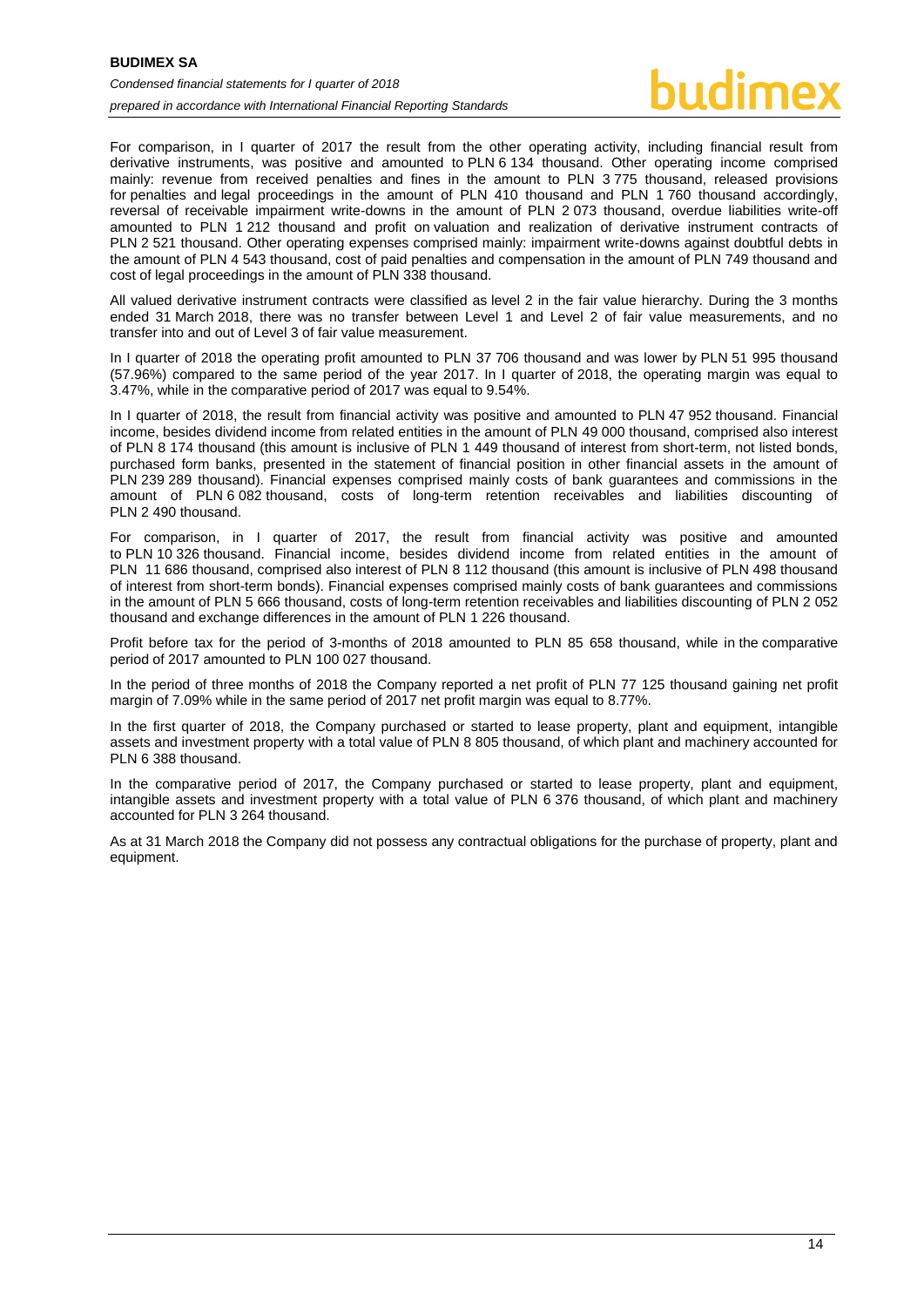#### **4.2. Revenue from contracts with customers by categories**

<span id="page-15-0"></span>In the first quarter of 2018 and 2017 the revenue from contracts with customers by type of product or service was as follows:

|                                                                                | amounts in PLN thousands                                          |               |  |  |
|--------------------------------------------------------------------------------|-------------------------------------------------------------------|---------------|--|--|
| <b>Product/service type</b>                                                    | Sales of finished goods and services in the 3-month period ended: |               |  |  |
|                                                                                | 31 March 2018                                                     | 31 March 2017 |  |  |
| Revenue from sale of construction and assembly services                        | 1 080 890                                                         | 934 679       |  |  |
| Revenue from sale of other services                                            | 4 604                                                             | 4848          |  |  |
| Revenue from sale of goods and materials                                       | 1990                                                              | 990           |  |  |
| Total sales of finished goods, goods for resale, raw<br>materials and services | 1087484                                                           | 940 517       |  |  |

In the first quarter of 2018 and 2017 the revenue from contracts with customers by geographic area was as follows:

|                                                                                | amounts in PLN thousands<br>Sales of finished goods and services in the 3-month period ended: |               |  |
|--------------------------------------------------------------------------------|-----------------------------------------------------------------------------------------------|---------------|--|
| <b>Region</b>                                                                  |                                                                                               |               |  |
|                                                                                | 31 March 2018                                                                                 | 31 March 2017 |  |
| Poland                                                                         | 1 035 988                                                                                     | 898 303       |  |
| Germany                                                                        | 38 8 8 6                                                                                      | 42 214        |  |
| Other EU countries                                                             | 12 610                                                                                        |               |  |
| Total sales of finished goods, goods for resale, raw<br>materials and services | 1087484                                                                                       | 940 517       |  |

In the first quarter of 2018 and 2017 the revenue from contracts with customers by type of construction was as follows:

|                                                                                | amounts in PLN thousands                                          |               |  |  |
|--------------------------------------------------------------------------------|-------------------------------------------------------------------|---------------|--|--|
| <b>Type of construction</b>                                                    | Sales of finished goods and services in the 3-month period ended: |               |  |  |
|                                                                                | 31 March 2018                                                     | 31 March 2017 |  |  |
| Civil engineering (infrastructure)                                             | 352 213                                                           | 377 258       |  |  |
| Railway                                                                        | 62 342                                                            | 26 006        |  |  |
| General construction, of which:                                                | 666 335                                                           | 531 415       |  |  |
| - non-residential                                                              | 482 947                                                           | 357309        |  |  |
| - residential                                                                  | 183 388                                                           | 174 106       |  |  |
| Other                                                                          | 6 5 9 4                                                           | 5838          |  |  |
| Total sales of finished goods, goods for resale, raw<br>materials and services | 1 087 484                                                         | 940 517       |  |  |

### **4.3. Changes of estimates**

#### <span id="page-15-1"></span>**Provisions for expected contract losses**

In accordance with accounting policies adopted, the Company creates provisions for expected contract losses if budgeted contract costs exceed the entire expected contract revenue. As at 31 March 2018, the balance of the provision for contract losses amounted to PLN 164 783 thousand, while as at 31 December 2017 amounted to PLN 234 876 thousand. Due to that, in the 3-month period of 2018 the balance of provision decreased by PLN 70 093 thousand.

#### **Provision for legal proceedings**

The Company recognises provisions for legal proceedings when it is suited and the probability of an unfavourable court judgement is higher than the probability of a favourable one. An estimation of that result is made on the basis of analysis of a legal proceedings progress as well as lawyers' opinions. As at 31 March 2018 and as at 31 December 2017 the balance of the provision in this respect amounted to PLN 23 550 thousand.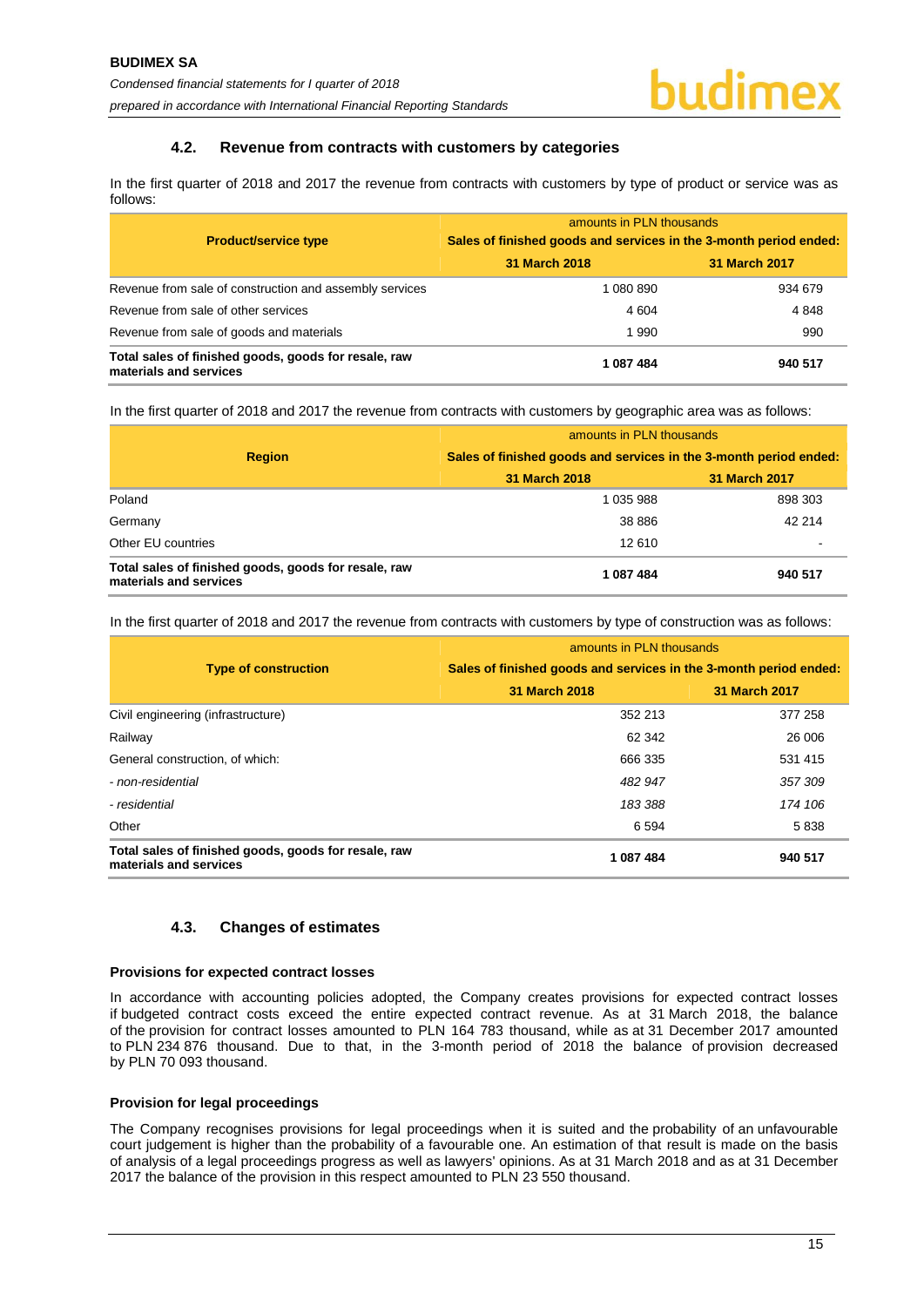#### **Provision for penalties**

The Company recognises provisions for penalties related to the realization of construction contracts. A provision is recognised only when the Company has a present obligation as a result of past event, the settlement of that obligation is highly probable and a reliable estimate can be made of the amount of the obligation. As at 31 March 2018, the balance of the provision in this respect amounted to PLN 33 553 thousand, while as at 31 December 2017 amounted to PLN 39 027 thousand. Due to that, in the 3-month period of 2018 the balance of provision decreased by PLN 5 474 thousand.

#### **Costs of future warranty repairs**

The Company is required to issue guarantees for its construction services. It is accepted that the provision between 0.3%-1.4% of revenue from the given contract is made what depends on particular construction segment. This general value is assessed on an individual basis and may be increased or reduced, as appropriate. As at 31 March 2018, the balance of the provision in this respect amounted to PLN 330 597 thousand, while as at 31 December 2017 amounted to PLN 315 146 thousand. Due to that, in the 3-month period of 2018 the balance of provision increased by PLN 15 451 thousand.

#### **Deferred tax asset and liability**

As at 31 March 2018, the balance of deferred tax asset (reducing by deferred tax liability) amounted to PLN 362 535 thousand, while as at 31 December 2017 amounted to PLN 360 149 thousand. Due to that, in the 3-month period of 2018 the balance of deferred tax asset increased by PLN 2 386 thousand.

#### **Impairment write-downs against receivables and retentions for constructions contracts**

As at 31 March 2018, the balance of recognized impairment write-downs against receivables and retentions amounted to PLN 132 926 thousand, while as at 31 December 2017 amounted to PLN 131 246 thousand. In the 3 month period of 2018 the Company recognized impairment write-downs in the amount of PLN 1 984 thousand and utilized impairment write-downs in the mount of PLN 3 thousand, reversed impairment write-downs - increasing other operating income - in the amount of PLN 449 thousand and in the same time the Company increased it by PLN 145 thousand due to exchange differences.

#### **Impairment write-downs against inventory**

As at 31 March 2018 and 31 December 2017, the balance of recognised impairment write-downs against inventory amounted to PLN 2 425 thousand.

#### **4.4. Material changes of the legal proceedings pending in I quarter of 2018**

<span id="page-16-0"></span>The total value of legal proceedings pending in respect of liabilities and claims of Budimex SA as at 31 March 2018 was PLN 309 953 thousand and PLN 124 100 thousand respectively and as at 31 December 2017 was PLN 316 712 thousand and 131 549 thousand.

The proceedings in the highest value case with reference to liabilities are pending before the Court of Arbitration at the Polish Chamber of Commerce in Warsaw, which involve the consortium members: Ferrovial Agroman SA, Budimex SA and Estudio Lamela S.L. (the FBL Consortium) and Przedsiębiorstwo Państwowe "Porty Lotnicze" (PPL). The litigation is the result of PPL serving a notice rescinding the contract for the development and modernization of Terminal 2 of the Warsaw Chopin Airport.

Initially, the proceedings related solely to the claim filed on 24 January 2008 by the FBL Consortium, in relation to bank guarantees realised by PPL groundlessly, which were given as a performance bond for a total amount of PLN 54 382 thousand. That case was finally resolved by a judgment of the Court of Appeal in Warsaw of 23 August 2012. The total value of the awarded claim and the amount of statutory interest for late payment was PLN 87 920 thousand (the amount attributable to Budimex SA was PLN 35 168 thousand, of which PLN 21 612 thousand as reimbursement of the performance bond). The court enforcement officer transferred that amount to the bank account of Budimex SA on 28 September 2012. After the cassation appeal of PPL was dismissed by the Supreme Court, the enforcement proceedings became final and PPL cannot submit now any further claims against the FBL Consortium regarding reimbursement of the amounts adjudicated in the partial judgment.

In the course of the proceedings before the Court of Arbitration, PPL filed a counter-claim of a total amount of PLN 135 719 thousand, covering claims for the redress of damage, including lost benefits, return of unjust enrichment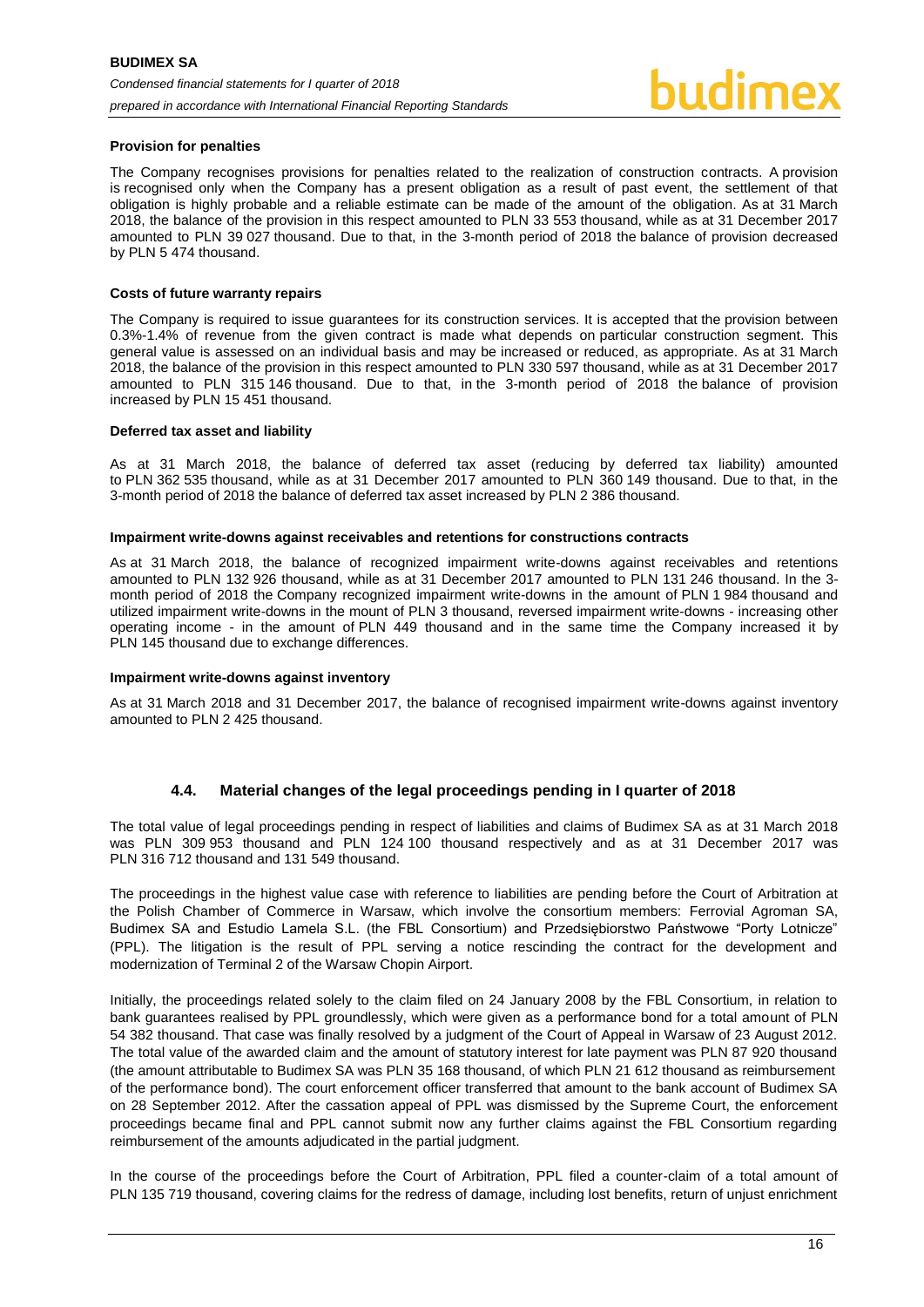and liquidated damages. On 31 July and 26 October 2009, PPL filed to the Court of Arbitration further written statements of claim including extension of the counter-claim, changing the original amount of counter-claim from PLN 135 719 thousand to PLN 280 894 thousand. As a result of subsequent procedural steps, in August 2012, the PPL's claim was raised to PLN 298 892 thousand. According to the value of the shares set forth in the consortium agreement, the risk allocated to Budimex SA does not exceed the total of PLN 119 556 thousand.

Regardless of the PPL's counter-claim and in accordance with former announcements, on 27 February 2009 the FBL Consortium submitted a statement of claim including an extension of the main claim by the amount of PLN 216 458 thousand, covering: remuneration for the works performed, but not paid by the Investor, remuneration for additional works, and reimbursement for the retained amounts and interest on late payments. Under the consortium contract, the share of Budimex SA in this claim amounts to PLN 86 583 thousand. According to Budimex SA, all claims under the PPL's counter-suit are groundless. Consequently, on 21 October 2008, the FBL Consortium filed a response to the counter-claim, which contained a motion to dismiss the action in its entirety, and hence the statement on the groundlessness of PPL's claims.

Until now, during several hearings, the court has examined all witnesses for the claimant and the counter-claimant with respect to the circumstances included in PPL's counter-claim. Additionally, at the beginning of 2018, the hearing of evidence was completed, including three expert opinions on the claims of the FBL Consortium concluded in the extended principal claim. Consequently, the last remaining evidence to be heard in the case is the expert's opinion on the amount of PPL's claims. The scope of this application will be decided by the Arbitration Court at the hearing in June 2018, and the basis of this decision will be the conclusions of the previous expert opinions (regarding the claims of the PPL Consortium and the assessment of the claims of the plaintiff), the content of which affects the scope of PPL's claims. According to the first expert opinion (BS Consulting Group) - the FBL Consortium had the right to extend the time to complete the works, while the next two opinions confirmed that the claims of the FBL Consortium are justified for the most part. Although experts' opinions do not determine the formal assessment of the validity of claims of the FBL Consortium (this is done by the Arbitration Court), but in a situation where the Arbiter Team would also share the FBL Consortium's position, there would be no room for recognizing the legitimacy of PPL's claims.

As part of a summary of the parties' positions - the purpose of which is to close the stage regarding the claims of the FBL consortium at the beginning of 2018, PPL submitted to members of the Consortium a deduction statement and a possible charge of deduction in the proceedings. This step resulted in a change of the previous Arbitration Court decision, which intended to issue another partial verdict encompassing the plaintiff's claims after the hearing of evidence had been completed. Currently, the hearing of evidence concerning the opinion of experts on PPL claims submitted in a counterclaim will be continued - but only to the extent that will be determined by the Arbitration Court at the hearing at the beginning of June 2018. This stage will probably not end earlier than in the first half of 2019.

The Management Board is of the opinion that the final judgement of the Court of Arbitration will be favourable to the FBL Consortium.

On 24 July 2017, Muzeum Śląskie in Katowice filed a claim against Budimex SA and Ferrovial Agroman SA, operating as a consortium, in connection with the performance of the contract called "Construction of new premises of Muzeum Śląskie in Katowice" concluded on 7 June 2011. The claimant requested that either the amount of PLN 122 758 thousand, together with statutory interest calculated as of the date of claim filing, was awarded jointly and severally against the defendants towards undue performance of the contract, or the defendants were ordered to reduce contract transaction price by the amount of PLN 34 675 thousand being the reimbursement of the unfairly, as stated by the claimant, paid contract consideration. Art. 471 of the Civil Code was named as the basis for the principal claim, while the provisions of contractor warranty for defects in the constructed facility – for the alternative claim *(żądanie ewentualne).*

In the opinion of the Management Board of Budimex SA, the claim is unjustified. The irregularities, if any, which the claimant names as the basis for its action do not result from contract performance or undue performance by the consortium. In addition, due contract performance was confirmed by the claimant by the issued Certificate of Acquisition and Certificate of Completion of premises of Muzeum Śląskie in Katowice. In the opinion of the Management Board, the reported provisions cover the risks related to contract performance. Budimex SA filed its reply to said claim on 31 October 2017. It was supplemented by Budimex SA in January 2018. At the same time, the court attempted to deliver a copy of the claim to Ferrovial Agroman SA. Due to the non-translation of all documents into Spanish, Ferrovial Agroman SA refused to accept the parcel. As at the date of the report, it was not possible to successfully deliver a copy of the claim to Ferrovial Agroman SA.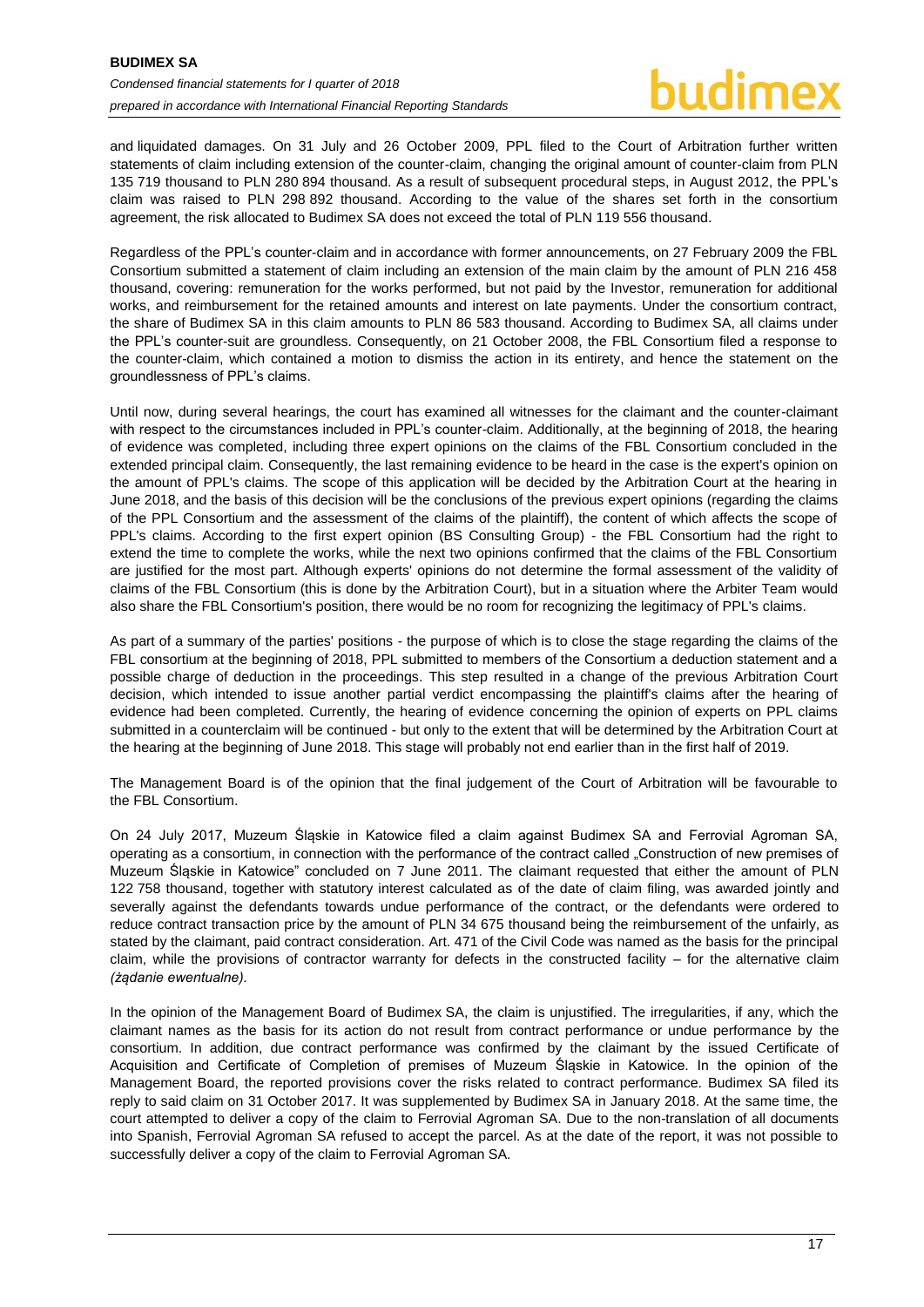Another legal proceedings with a material value relate to the claim filed on 5 March 2008 by Miejskie Wodociągi i Kanalizacja w Bydgoszczy Sp. z o.o. requesting that the amount of PLN 25 252 thousand be awarded jointly and severally against the consortium to which the Budimex SA and Budimex Dromex SA belonged. The claim relates to the replacement of contractor costs incurred by the investor when the consortium rescinded the contract. The share of the companies in the consortium was 90%, therefore the value of the claim for which Budimex SA is presently liable is PLN 22 727 thousand. On 12 July 2017, the court of the first instance awarded against Budimex SA only the amount of PLN 22 thousand (towards reimbursement of the costs of expert opinions commissioned by the claimant), and dismissed the claim in its entirety. The appeal against court decision was filed both by the claimant (as regards the entire claim), and the defendant (as regards the part of the verdict regarding the amount of PLN 22 thousand). Currently, the parties await setting the date for the hearing before the court of the second instance.

As at the date of the preparation of these financial statements, the final outcome of the remaining proceedings is not known.

The proceedings in respect of claims of Budimex SA relate mainly to the recovery of overdue receivables from business partners and to additional claims in respect of the construction work performed. Apart from the case brought to court by the FBL Consortium against PPL, no value of other proceedings concerning claims is material.

As at the date of these financial statements, the final outcome of the proceedings is not known.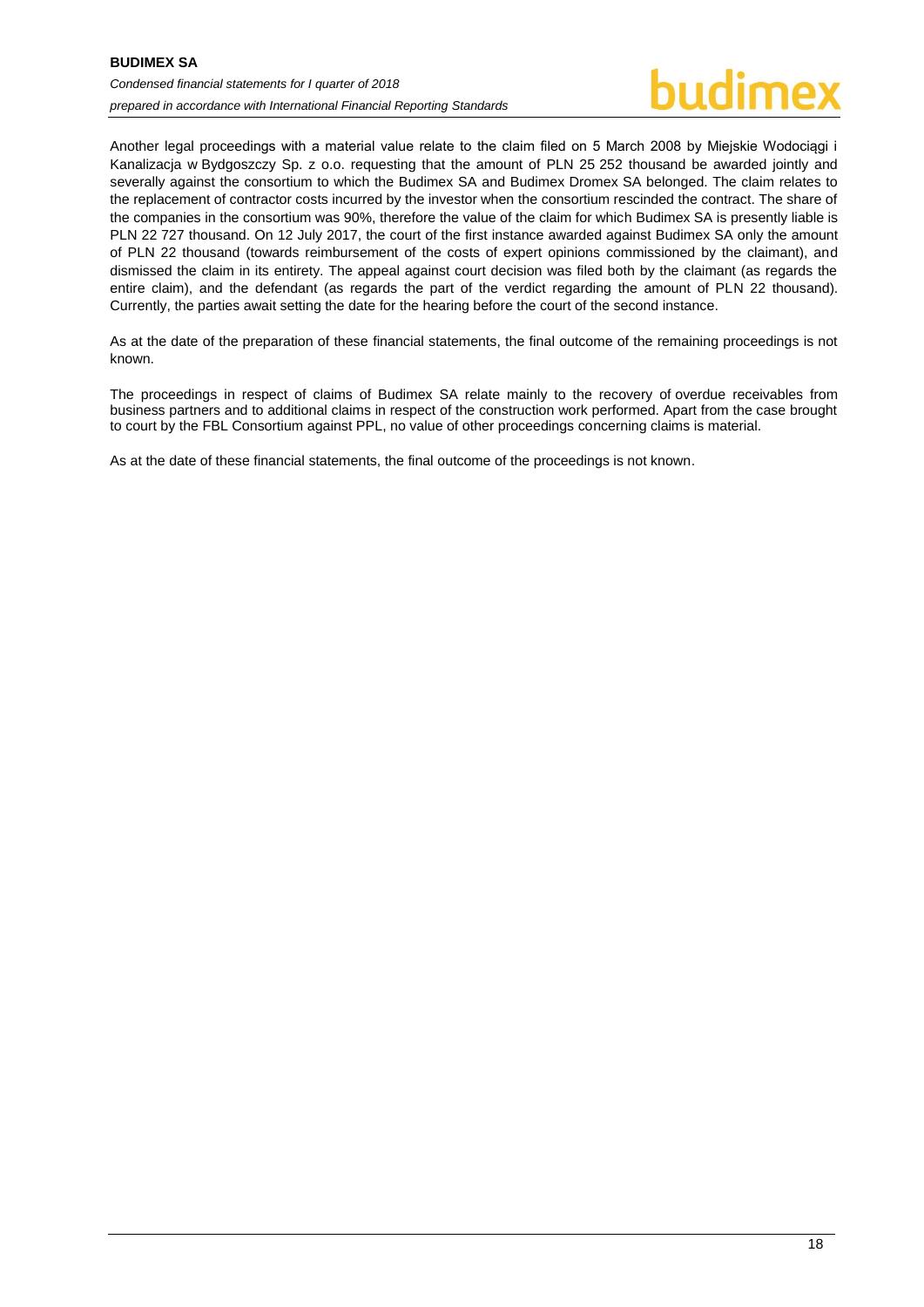### <span id="page-19-0"></span>**5. Other events for the I quarter of 2018 and significant events after 31 March 2018**

On **15 January, 13 March** and **10 April 2018** new tranches of the loan were provided by Budimex SA to Budimex Nieruchomości Sp. z o.o. (subsidiary of Budimex SA) in the amount of PLN 2 800 thousand and PLN 1 100 thousand and PLN 800 thousand, based on the loan agreement dated 24 April 2017. In accordance to that agreement the loan was granted by Budimex to Budimex Nieruchomości Sp. z o.o. to the maximum amount of PLN 100 milion for financing developer projects. Pursuant to the agreement the loan will be paid in tranches and is to be repaid till 29 June 2018. The loan interest rate was determined as 1-m WIBOR plus margin. On 26 February 2018 Budimex Nieruchomości Sp. z o.o. partially repaid the loan in the amount of PLN 8 900 thousand.

On **24 January 2018** and on **28 March 2018** new tranches of the loan were provided by Budimex SA to Budimex Kolejnictwo SA (subsidiary of Budimex SA) in the amount of PLN 3 000 thousand and PLN 5 000 thousand, based on the loan agreement dated 26 October 2017. In accordance to that agreement the loan was granted by Budimex to Budimex Kolejnictwo SA in the amount up to PLN 30 000 thousand. The loan interest was agreed as 6-m WIBOR plus margin. The loan was paid back on 11 April 2018.

On **30 January 2018** new tranche of the loan were provided by Budimex SA to FBSerwis SA (an associate of Budimex SA) in the amount of PLN 1 470 thousand based on the loan agreement dated 4 January 2016. In accordance to that agreement the loan was granted by Budimex to FBSerwis SA in the amount up to PLN 13 720 thousand with the repayment date till 4 January 2021. The loan interest was agreed as 3-m WIBOR plus margin.

On **1 February 2018** the demerger of Elektromontaż Poznań SA by spinning off the part of the business related to property management to Budimex Inwestycje Grunwald SA was registered. As a result of the demerger, the issued capital of Elektromontaż Poznań SA was decreased from PLN 54 082 thousand to PLN 18 388 thousand (decrease of the nominal value of shares from PLN 10 to PLN 3.40 per share). At the same time, the issued capital of Budimex Inwestycje Grunwald SA was increased from PLN 100 thousand to PLN 35 794 thousand (issue of new shares with the nominal value of PLN 0.10 per share).

On **15 February 2018** and on **16 March 2018** new tranches of the loan were provided by Budimex SA to FBSerwis SA in the amount of PLN 1 470 thousand and PLN 3 920 thousand, based on the loan agreement dated 30 May 2017. In accordance to that agreement the loan was granted by Budimex to FBSerwis SA in the amount up to PLN 78 400 thousand with the repayment date till 26 May 2020. The loan interest was agreed as 3-m WIBOR plus margin.

On **20 March 2018** the increase of issuance capital of Budimex PPP SA (subsidiary of Budimex SA) by PLN 105 thousand i.e. from PLN 1 290 thousand to the amount of PLN 1 395 thousand was registered in the National Court Register.

On **23 March 2018** the association deed of Budimex K Sp. z o.o. and Budimex L Sp. z o.o. was signed and all shares of both companies were obtained by Budimex SA.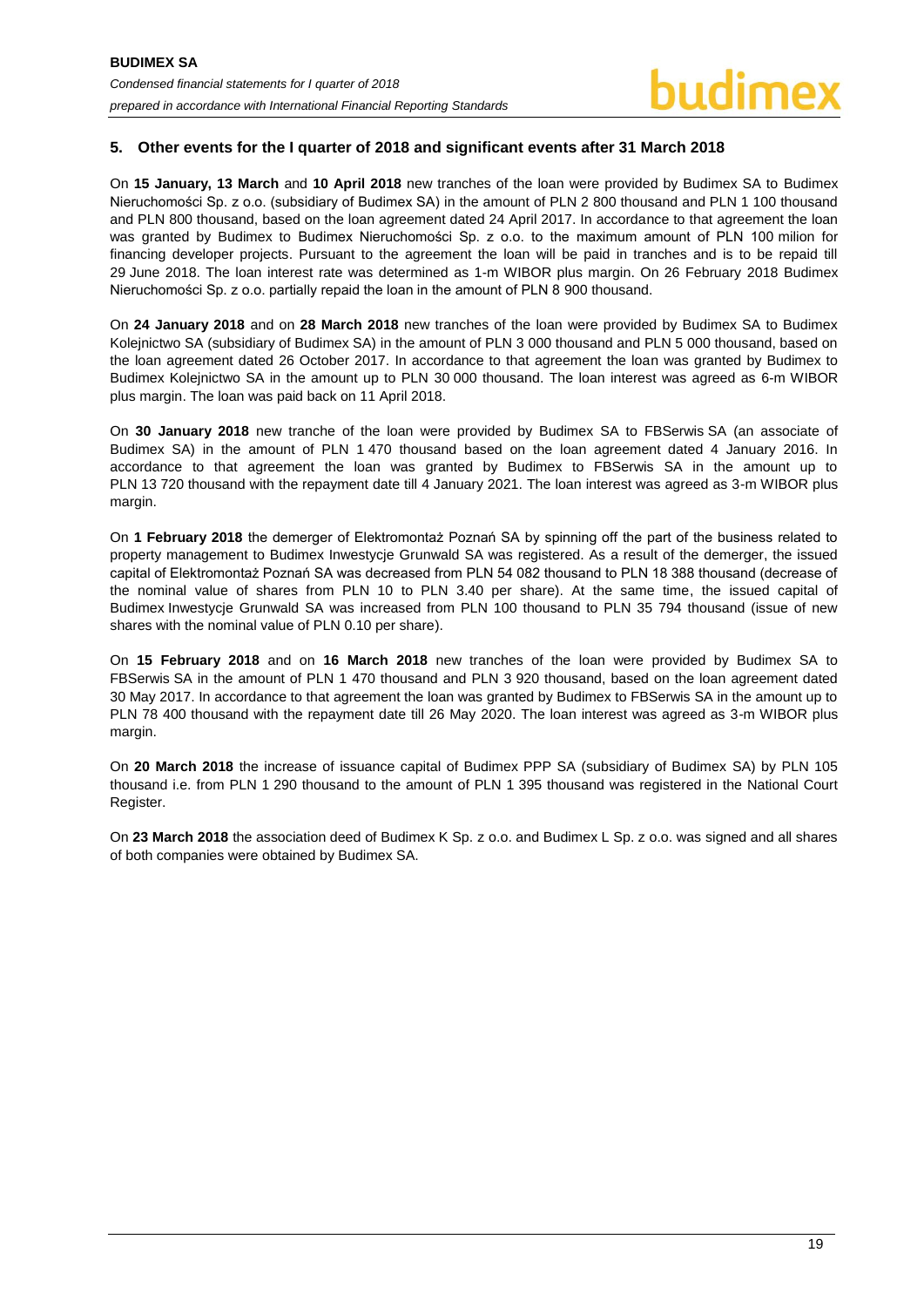#### <span id="page-20-0"></span>**6. Related party transactions**

Transactions with related parties made in the first quarter of 2018 and in the first quarter of 2017 and unsettled balances of receivables and liabilities as at 31 March 2018 and 31 December 2017 are presented in the tables below:

|                                                             | amounts in PLN thousands |                  |                          |                  |
|-------------------------------------------------------------|--------------------------|------------------|--------------------------|------------------|
|                                                             | <b>Receivables</b>       |                  | <b>Liabilities</b>       |                  |
|                                                             | 31 March 2018            | 31 December 2017 | 31 March 2018            | 31 December 2017 |
| Parent Company and related parties<br>(the Ferrovial Group) | 20718                    | 20 679           | 83861                    | 73 553           |
| Subsidiary companies                                        | 145 619                  | 105 478          | 106 473                  | 106 756          |
| Associates                                                  | 113                      | 289              | 93                       | 175              |
| Jointly controlled entities                                 | 1685                     | 3754             | 728                      | 682              |
| Other related parties*                                      | 19                       | 11               | $\overline{\phantom{a}}$ |                  |
| <b>Total</b>                                                | 168 154                  | 130 211          | 191 155                  | 181 166          |

|                                                             | amounts in PLN thousands |                  |                 |                  |
|-------------------------------------------------------------|--------------------------|------------------|-----------------|------------------|
|                                                             |                          | Loans granted    | Loans taken out |                  |
|                                                             | 31 March 2018            | 31 December 2017 | 31 March 2018   | 31 December 2017 |
| Parent Company and related parties<br>(the Ferrovial Group) | $\overline{\phantom{a}}$ |                  | 8789            | 8698             |
| Subsidiary companies                                        | 13 043                   | 13 217           |                 |                  |
| Associates                                                  | 70 226                   | 62 451           | ۰.              |                  |
| <b>Total</b>                                                | 83 269                   | 75 668           | 8789            | 8698             |

|                                                             | amounts in PLN thousands      |        |                                                                                                               |         |
|-------------------------------------------------------------|-------------------------------|--------|---------------------------------------------------------------------------------------------------------------|---------|
|                                                             | 3-month period ended 31 March |        | Sales of finished goods and services Purchase of finished goods and services<br>3-month period ended 31 March |         |
|                                                             |                               |        |                                                                                                               |         |
|                                                             | 2018                          | 2017   | 2018                                                                                                          | 2017    |
| Parent Company and related parties<br>(the Ferrovial Group) | 50                            | 19     | 11 373                                                                                                        | 11 0 32 |
| Subsidiary companies                                        | 139 565                       | 72 447 | 26 606                                                                                                        | 21 7 64 |
| Associates                                                  | 72                            | 315    | 74                                                                                                            | 128     |
| Jointly controlled entities                                 | 270                           | 174    |                                                                                                               |         |
| Total transactions with related parties                     | 139 957                       | 72955  | 38 053                                                                                                        | 32924   |

|                                                             | amounts in PLN thousands                               |        |                                                       |      |
|-------------------------------------------------------------|--------------------------------------------------------|--------|-------------------------------------------------------|------|
|                                                             | <b>Finance income</b><br>3-month period ended 31 March |        | <b>Finance costs</b><br>3-month period ended 31 March |      |
|                                                             |                                                        |        |                                                       |      |
|                                                             | 2018                                                   | 2017   | 2018                                                  | 2017 |
| Parent Company and related parties<br>(the Ferrovial Group) | $\blacksquare$                                         |        | 12                                                    | 15   |
| Subsidiary companies                                        | 49 143                                                 | 11 762 |                                                       |      |
| Associates                                                  | 915                                                    | 129    | $\overline{\phantom{0}}$                              |      |
| <b>Total transactions with related parties</b>              | 50 058                                                 | 11 891 | 12                                                    | 15   |

\*) Other related parties comprise also entities on which the key management person of the Company or his close relative exercises significant influence.

Inter-Group transactions are made on an arm's length basis.